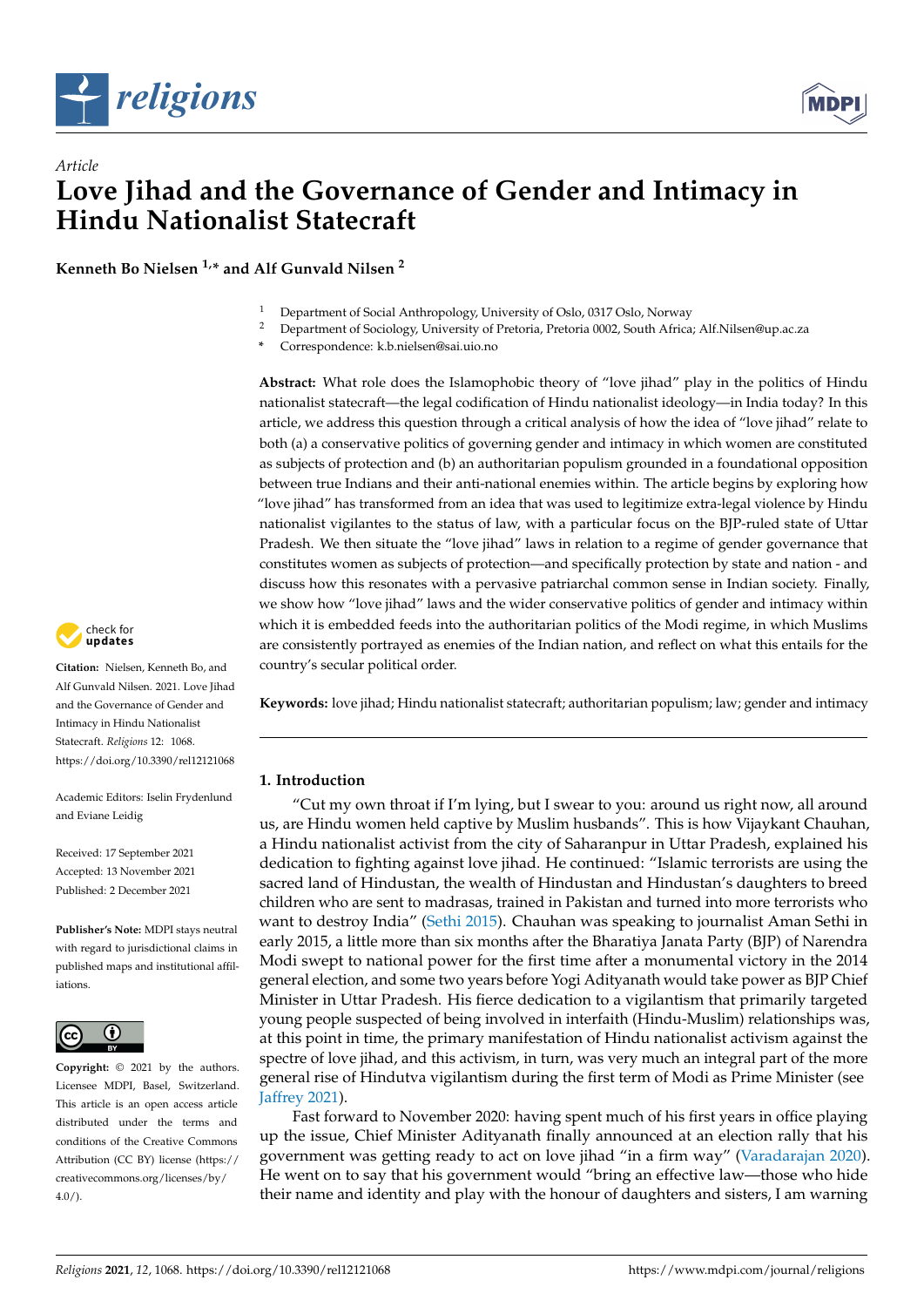them in advance: if they don't stop, their funeral processions will be taken out" (ibid). This statement by Adityanath foreshadowed the introduction a few days later of an ordinance regulating and partly banning religious conversions in the state.

The introduction of the ordinance must be seen in the context of two other recent developments with which it worked in tandem. In 2019, the state law commission had produced a report recommending precisely such legislation. The cover of that report had, tellingly, featured a photo from hindujagruti.org, a website for an organization working for the establishment of a Hindu Rashtra, that is, a Hindu state. The contents of the report were arguably geared towards the same goal [\(Varadarajan](#page-16-1) [2020\)](#page-16-1). Then, in October 2020—just a month before the election rally mentioned above—the Uttar Pradesh government launched its "Mission Shakti" with the stated aim of guaranteeing respect and safety to women in the state.<sup>[1](#page-13-0)</sup> In tweets commenting on the launch of "Mission Shakti", chief minister Adityanath wrote that women are "sacred as per the traditions of the Sanatan Dharm", i.e., Hinduism; and that there was "a need to make the new generation the carriers of this culture". He also warned that those who try to hurt the self-respect and dignity of women would not find any place in the "new Uttar Pradesh" [\(Financial Express Online](#page-15-1) [2020\)](#page-15-1).

<span id="page-1-0"></span>Then, in late November, the recommendations of the state law commission were enshrined in law through the introduction of the abovementioned ordinance which bears the full name The Prohibition of Unlawful Conversion of Religion Ordinance 2020. Unlike most earlier laws from other Indian states that similarly regulated religious conversions, which we review later, the new Uttar Pradesh ordinance did not invoke the trope of "freedom of religion" in its name, but was explicit about its prohibitive nature. In addition, while the law text did not address love jihad specifically, a government spokesperson who presented the ordinance to the media made the connection between the new legislation and the war against love jihad unambiguously clear: "Today, the Uttar Pradesh cabinet decided to introduce an ordinance against unlawful religious conversions. More than 100 cases of 'love jihad' have been reported in the last few months in Uttar Pradesh, so we are bringing an ordinance against these unlawful religious conversions", he said [\(Srivastava](#page-16-2) [2020\)](#page-16-2).

Ismat [Ara](#page-14-0) [\(2021\)](#page-14-0) has described the love jihad ordinance as "a moment of glory for Hindutva foot soldiers"—the legislation, she correctly points out, is "the consequence of years of work by ground workers of Hindutva groups". However, the trajectory of the Islamophobic phantasm of love jihad from being a rallying cause for Hindutva vigilantism to being the cornerstone of state law is also part and parcel of another disconcerting political process in India today; namely, what we in previous work have referred to as Hindu nationalist statecraft—that is, the codification of Hindu nationalist ideology, and specifically the ideological tenet that India is and should be a Hindu nation, into law [\(Nielsen and Nilsen](#page-16-3) [2021;](#page-16-3) see also [Jaffrelot and Verniers](#page-15-2) [2020\)](#page-15-2). Hindu nationalist statecraft, as we elaborate below, has come to the fore in BJP governance since the re-election of Modi in 2019. It is an integral element in a hegemonic project, which has fused parliamentary and extra-parliamentary politics, and which has successfully widened the social foundations of the BJP—and the wider Hindu nationalist movement that it is a part of—to encompass subaltern social groups, such as the working poor, lower castes, and Dalits (see, e.g., [Jaffrelot](#page-15-3) [2014,](#page-15-3) [2019a;](#page-15-4) [Nilsen](#page-16-4) [2021\)](#page-16-4).

In this article, we reflect on what the introduction of laws against love jihad tells us about the politics of Hindu nationalist statecraft. Towards this end, we simultaneously trace the journey of the trope of love jihad into law, while also working with love jihad as an analytical concept to explore the contemporary consolidation of Hindu nationalism in India (see also [Frydenlund and Leidig](#page-15-5) [Forthcoming,](#page-15-5) this issue). A caveat is necessary here: our argument is, of course, not that the regulation of gender relations and intimacies along religious lines is a uniquely Hindu nationalist concern (see e.g., [Mody](#page-16-5) [2008\)](#page-16-5). For example, Tanika [Sarkar](#page-16-6) [\(2001,](#page-16-6) p. 17) has shown how a conservative and religiously demarcated gender ideology emerged as early as the late nineteenth century among a Bengali Hindu middle class that responded anxiously to perceived threats from lower classes and castes, as well as from Muslims, to "an earlier sense of impregnable securities written into the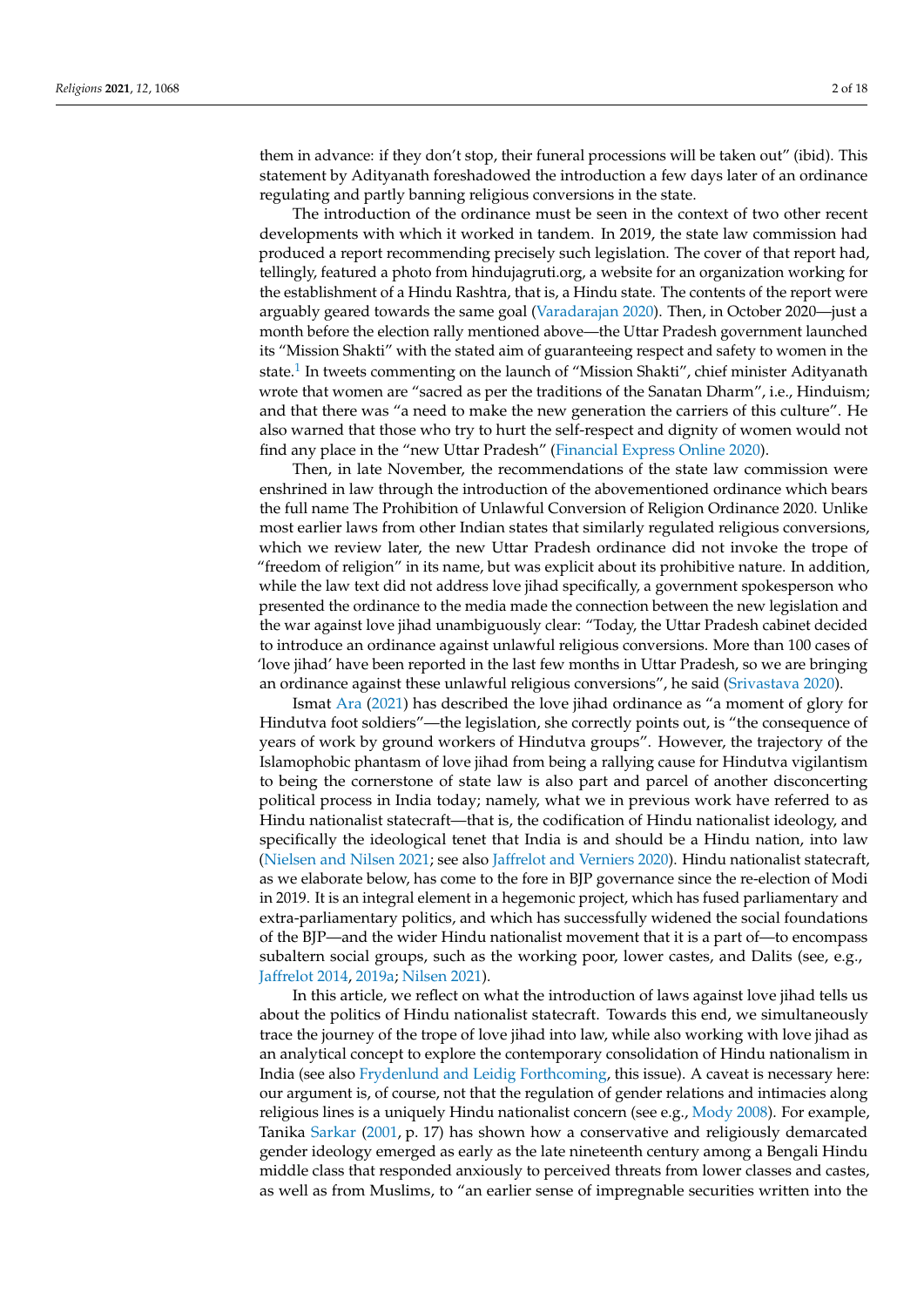state structure". A cultural nationalism crystallized, centred on the assertion of custom and tradition, in which the chaste Hindu wife was "the condition of the possible Hindu nation" (ibid, p. 41). This has, of course, been an enduring ideological motif in Indian political and social reform movements, and not one that has been exclusive to the rightwing forces of Hindu nationalism (see e.g., Frøystad, this issue). What we are concerned with in this article, rather, is to decipher how the specific weaponization of the governance of gender relations and intimacy through anti-love jihad laws contributes to the rise of an "ethnic democracy" [\(Jaffrelot](#page-15-6) [2019b,](#page-15-6) [2021\)](#page-15-7) in India, anchored in Hindu nationalism and a concurrent rejection of non-Hindu minorities.[2](#page-13-1)

<span id="page-2-1"></span>Our analysis does this in the following steps. First, we situate current anti-love jihad laws in relation to the politics and ideology of Hindu nationalism and Hindu nationalist statecraft. We focus on how the roots of this legislation can be traced to majoritarian demographic anxieties that were important in animating early Hindu nationalist ideology, and then trace the journey of this ideological construct into law in the state of Uttar Pradesh in the context of the rise to power of Modi in India. We then move on, in the second section, to present a close reading of the Prohibition of Unlawful Conversion of Religion Ordinance 2020 and the multiple ways in which the law complicates or criminalizes interfaith intimacies. In addition to suggesting that anti-love jihad laws shed light on potentially new spatial dynamics of Hindu nationalist statecraft, we illustrate how these laws work as a form of moral regulation. In the third and final section of the article, we discuss how the enforcement of anti-love jihad laws happens through synergies between the public authority of the state and the assertion of vigilante power, focusing in particular on what this tells us about the evolving nature of Hindu nationalism as a hegemonic project. Our conclusion summarizes our argument and reflects on the likely future trajectory of Hindu nationalist statecraft through legislation, particularly another new law just introduced in Uttar Pradesh aiming to curb Muslim population increase.

### <span id="page-2-0"></span>**2. Love Jihad in the Ideology and Politics of Hindu Nationalism**

The idea of love jihad refers to the alleged practice of Muslim men converting young Hindu girls to Islam through marriage. "The Love Jihad campaign", Priya [Chacko](#page-14-1) [\(2020,](#page-14-1) p. 213) writes, "claims that Muslim men seduce, convert, marry, and have children with non-Muslim women to ensure that the Muslim minority in India becomes a majority". Significantly, in Hindu nationalist imaginaries, conversion to Islam is considered to be animated by a sinister conspiracy that threatens to undermine the cultural pre-eminence of Hinduism in India and, therefore, also national unity [\(Andersen and Damle](#page-14-2) [2019,](#page-14-2) chap. 10).<sup>[3](#page-13-2)</sup>

<span id="page-2-2"></span>As such, both activism and lawmaking in opposition to love jihad are directly related to the very core of the ideology and politics of Hindu nationalism. Hindu nationalism, as Christophe [Jaffrelot](#page-15-8) [\(1996\)](#page-15-8) has detailed in his landmark study, emerged as a movement in the early twentieth century, working against the grain of the intense differentiation of Hinduism as a religion to build India as a unitary Hindu nation (see also [Noorani](#page-16-7) [2019;](#page-16-7) [Bhatt](#page-14-3) [2001\)](#page-14-3). As a specific form of ethnic nationalism, [Jaffrelot](#page-15-8) [\(1996,](#page-15-8) p. 6) points out, Hindu nationalism defined a collective identity for itself by pursuing both a "defensive stigmatization" and a "strategic emulation" of Others that were viewed as external threats to the civilizational and cultural unity of the Hindu nation—more specifically, Christian missionaries, British colonial rulers, and, importantly, Muslims. In opposition to these Others, and in their quest to build an assertive and unified Hindu identity, the ideologues of the Rashtriya Swayamsevak Sangh (RSS)—the key organization in the Hindu nationalist "family of organisations"—drew sustenance from a mythical Vedic Golden Age that became "one of the cornerstones of Hindu nationalism" (ibid, p. 11).

There is a very real way, then, in which Hindu nationalism is grounded in a structure of feeling that is underpinned by "a Hindu sense of inferiority or vulnerability" [\(Jaffrelot](#page-15-8) [1996,](#page-15-8) p. 24) and, simultaneously, a "demographic anxiety" [\(Moodie](#page-16-8) [2008\)](#page-16-8) that is distinctively anti-Muslim. At the core of this anxiety is the unfounded belief that Muslim population growth will dislodge Hindus from their position of dominance in India—a belief that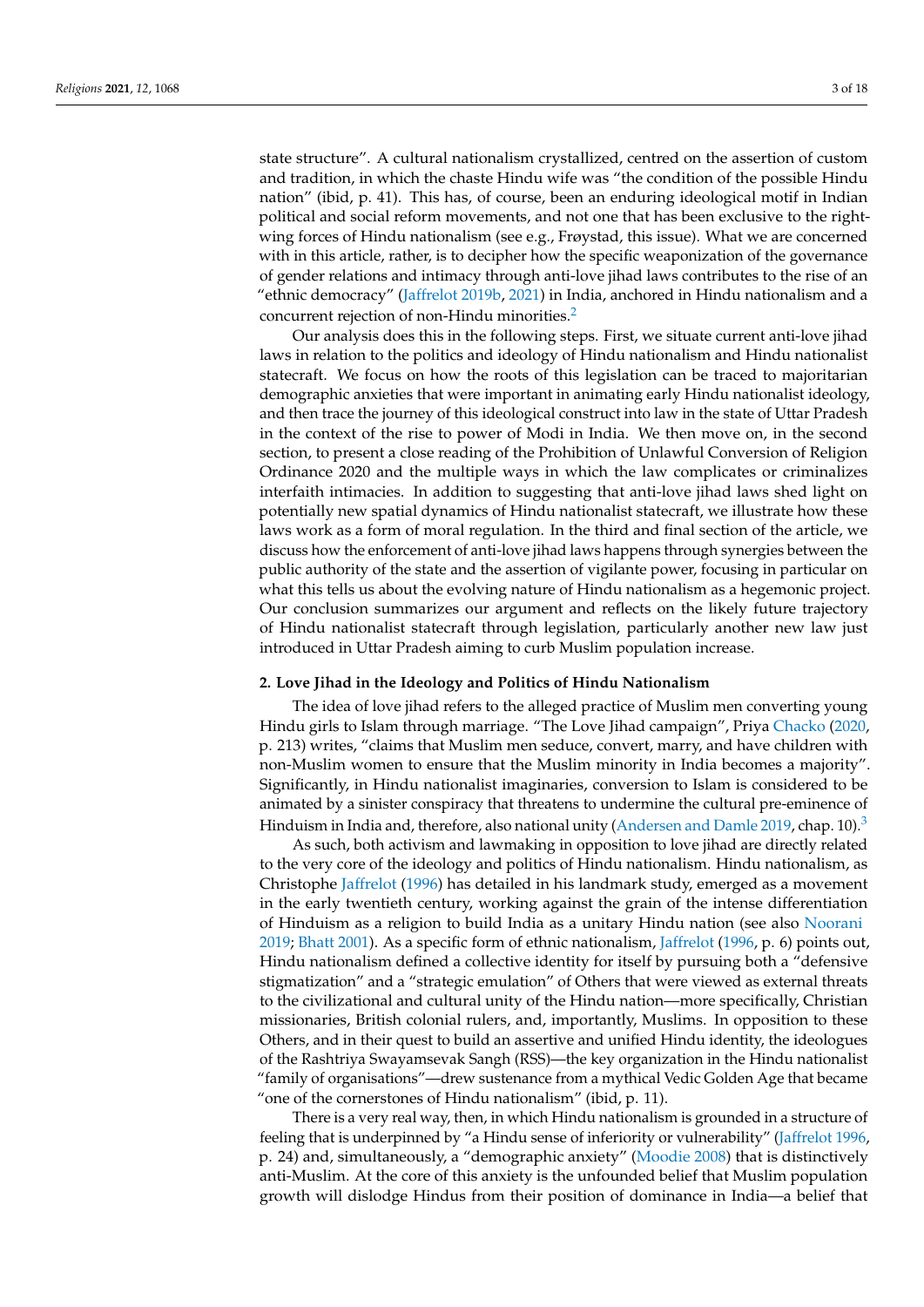<span id="page-3-0"></span>has echoed through Hindu nationalist ideology since the early 1900s until the present (see [Datta](#page-15-9) [1999;](#page-15-9) [Rao](#page-16-9) [2011;](#page-16-9) [Strohl](#page-16-10) [2019\)](#page-16-10). Significantly, this structure of feeling, as well as the antidotes to it in Hindu nationalist politics, have always been profoundly gendered (see [Anand](#page-14-4) [2011\)](#page-14-4). As Sikata [Banerjee](#page-14-5) [\(2005\)](#page-14-5) has shown, Hindu nationalist ideology has persistently marshalled a notion of "masculine Hinduism", embodied in the Hindu solider and warrior-monk, against British colonial conceptions of the effeminate Hindu man.<sup>[4](#page-13-3)</sup> This, she argues, is not only an assertion against colonial emasculation, but also an assertion of masculine dominance over Hindu women, who in turn are defined in this ideological matrix by "female virtue and chastity" (ibid, p. 15). Himani [Bannerji](#page-14-6) [\(2020,](#page-14-6) p. 459) has argued along similar lines that, at the level of everyday life, Hindu nationalist ideology and politics "is mediated and expressed through the ideals of the high-caste patriarchal family". According to Bannerji, the patriarchal Hindu family serves as a training ground for Hindutva masculinity, which is asserted as a counter to "male anxiety regarding virility and chastity" (ibid, p. 460). This, of course, entails dominance and control over the sexuality of Hindu women in the name of the Hindu nation: "Women's chastity and maternity are particularly important for their reproductive capacity as vessels for the nurturing of the Hindu race and its purity" (ibid, p. 460). This, however, does not mean that Hindu women are excluded from the sphere of militant Hindu activism, nor are they deprived of political agency. There exists a large number of "women's organizations" with Hindu nationalist orientations, including several in which female activists shoot rifles, learn karate, learn how to wield a *lathi,* participate in communal violence, and engage in other 'unfeminine' paramilitary activities, as they rise to the defence of a Hindu nation perceived to be under threat [\(Kovacs](#page-15-10) [2004;](#page-15-10) [Sen](#page-16-11) [2007;](#page-16-11) [Bedi](#page-14-7) [2016\)](#page-14-7). However, such militancy is nonetheless both framed within and legitimized through the patriarchal logic of Hindu nationalist ideology that prescribes that Hindu women need protection against the menace of the Other—above all, of course, the Muslim Other (see [Banerjee](#page-14-5) [2005\)](#page-14-5).

As Charu [Gupta](#page-15-11) [\(2009\)](#page-15-11) has shown, India witnessed moral panics and political activism around purported Muslim conspiracies targeting Hindu women in the 1920s. More specifically, in the context of heightened communal tensions in Uttar Pradesh in the 1920s, Hindu publicists and Hindu revivalist organizations such as the Arya Samaj organized propaganda campaigns and demagogic appeals centred on the claim that Muslim men were abducting Hindu women and forcing them to convert to Islam. "The abducted and converted Hindu woman", Gupta writes, "was metamorphosed into a symbol of both sacredness and humiliation, and hence of the victimization of the whole Hindu community" (ibid, p. 13). This campaign hinged on an imaginary that was populated by valiant Hindu men defending their women and therefore their community; by Hindu women that were portrayed as innocent and passive victims; and by licentious Muslim men in pursuit of evil agendas [\(Gupta](#page-15-12) [2021\)](#page-15-12). The sum effect, [Gupta](#page-15-11) [\(2009,](#page-15-11) p. 13) argues, was that "the Hindu woman's body became a marker to sharpen communal boundaries in ways more aggressive than before"<sup>[5](#page-13-4)</sup>. A century later, the love jihad myth draws much of its political potency from "the anxiety of Islam overtaking the Hindu nation, through the body of the Hindu woman" [\(Tyagi and Sen](#page-16-12) [2019,](#page-16-12) p. 5). Indeed, as David [Strohl](#page-16-10) [\(2019,](#page-16-10) p. 29) has argued, Hindu nationalist campaigns against love jihad "serve not only to demonize Muslims as improper citizens, but they also imbue an idealized patriarchal Hindu family with the civic duty to defend Hindu culture and the Hindu nation" (see also [Gupta](#page-15-13) [2018\)](#page-15-13). Plus, as he points out, these campaigns are grounded in persistent calls for Hindu men to protect and save young women [\(Strohl](#page-16-10) [2019,](#page-16-10) p. 30). This call reflects anxieties both about the threat of Muslim demography and about a perceived diminution of patriarchal authority (see also [Chacko](#page-14-1) [2020,](#page-14-1) pp. 213–17).

<span id="page-3-1"></span>However, activism, vigilantism, and law-making against love jihad now take place in an entirely new phase in the development of Hindu nationalist politics, as well as in an unprecedented and profoundly perilous conjuncture in the trajectory of the Indian polity. The defining feature of this phase of development is the rise of the BJP, under the leadership of Narendra Modi, as a hegemonic force in Indian politics. This rise has been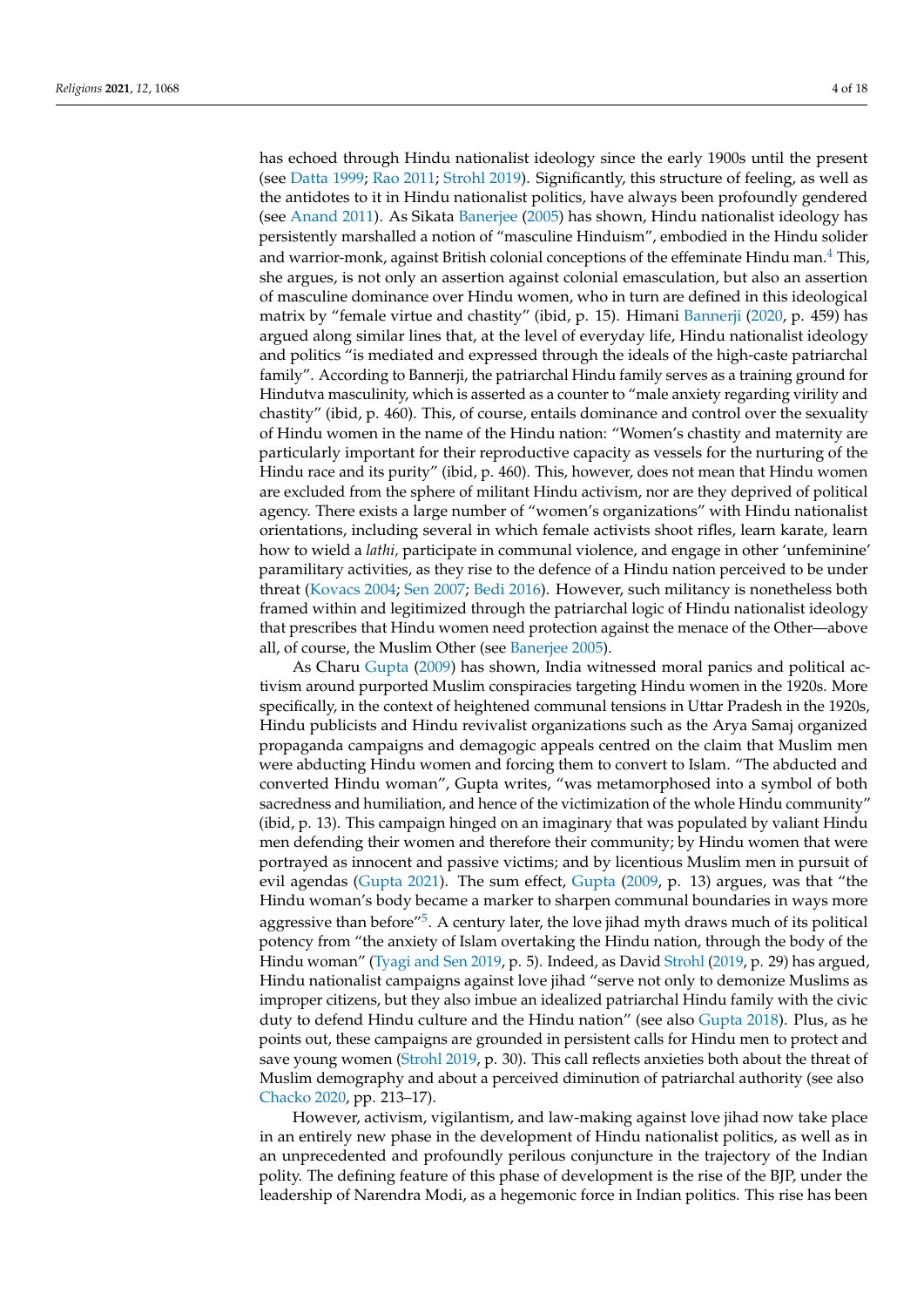signaled, above all, by two consecutive sweeping victories in the general elections of 2014 and 2019—the 2014 election saw the party win 31% of votes and an absolute majority of 282 of 543 elected seats in parliament, while the 2019 elections saw the vote share of the party rise to 37.46% and 303 parliamentary seats. The rise of the BJP under Modi has been propelled by a hegemonic project of authoritarian populism, which has succeeded in consolidating a Hindu vote base across caste and class lines. This project was initially centred around a narrative that posited Modi as a *vikas purush*—a man of development who would bring economic growth and good governance to the Indian people, upending the corrupt and dynastic rule of Congress. Hindu nationalist ideology was not absent from the political messaging of the BJP, but it was toned down in favour of a rhetoric that promised material progress and social mobility through market-based growth. This began to change after the first government under Modi had been installed: majoritarian cultural politics began to make itself present, and was manifest both in hate speech and vigilante attacks on vulnerable majorities—particularly Muslims. Significantly, religious conversion and the policing of inter-faith relationships were important loci around which this cultural politics has crystallized (see [Nilsen](#page-16-4) [2021\)](#page-16-4). This was particularly evident in the massive and generally coercive drive, spearheaded by the VHP, to convert Muslims and Christians to Hinduism that commenced soon after Modi assumed office. Such conversions are, in Hindutva language, known as *ghar wapsi*, literally meaning "returning home" or "homecoming". Hindutva activists define them as "reconversions" rather than conversions—a method for bringing wayward erstwhile Hindus back into "the Hindu fold". The practice of *ghar wapsi* is based on the explicit assumption that is foundational to Hindutva ideology, namely that Hinduism is the natural religion of the inhabitants of India (sometimes even of the entire world), while Muslims are denaturalized Hindus who have been converted by the sword to Islam [\(van der Veer](#page-16-13) [2021\)](#page-16-13) and have been alienated from their Hindu cultural roots. As a coercive strategy, *ghar wapsi* was increasingly deployed by Hindutva groups to shore up the numerical strength and political power of "the Hindu community" in the early years of the Modi government [\(Katju](#page-15-14) [2015\)](#page-15-14).

In the campaigning for the 2019 general election, there was an even clearer shift in the messaging of the BJP. In short, the party discarded its message of growth and development in favour of unbridled and unapologetic Hindu nationalism. The authoritarian populism of Modi has, of course, always been based on drawing a line between true Indians and their anti-national enemies, while subjecting the latter to coercion in order, supposedly, to protect the former. However, the line between true Indians and their enemies is now more explicitly drawn than ever in accordance with the tenets of Hindu nationalism. In other words, it is a line that is defined by religious majoritarianism, where the Muslim figures as the ominous Other that authoritarian populism depends on in order to frame a unitary conception of the nation and national culture. As noted above, this religiously defined dividing line is currently being codified into law, in a process of Hindu nationalist statecraft that allows religious majoritarianism to dictate law-making and override the precepts of secular constitutional morality, as well as the general democratic principle of protecting minority rights [\(Nielsen and Nilsen](#page-16-3) [2021\)](#page-16-3).<sup>[6](#page-13-5)</sup>

<span id="page-4-0"></span>This process began with the abrogation of Kashmiri statehood in August 2019, relegating what was then the only Muslim-majority state in India to a union territory, and clearing the ground for advancing radical demographic changes (see Malji and Raza, this issue; [Nilsen](#page-16-14) [2019a;](#page-16-14) [Jaffrelot](#page-15-7) [2021,](#page-15-7) pp. 360–71). The symbolic politics of this legislative move is clear: the Hindu nation is to be built by purging Indian territory of the Muslim enemy within. The processes continued with the subsequent November 2019 Supreme Court verdict that awarded Hindus the right to the grounds where the Ayodhya mosque stood until it was demolished by Hindu nationalist activists in 1992. This lent credence to a weaponized mythology, which claims that this land is the birthplace of Lord Ram, and, therefore, rightfully belongs to the Hindu majority of India [\(Nilsen](#page-16-15) [2019b;](#page-16-15) see also [Jaffrelot](#page-15-7) [2021,](#page-15-7) pp. 428–44). The Ayodhya judgment, in turn, was followed in early December 2019 by the passing into law of the Citizenship Amendment Act (CAA). Working in tandem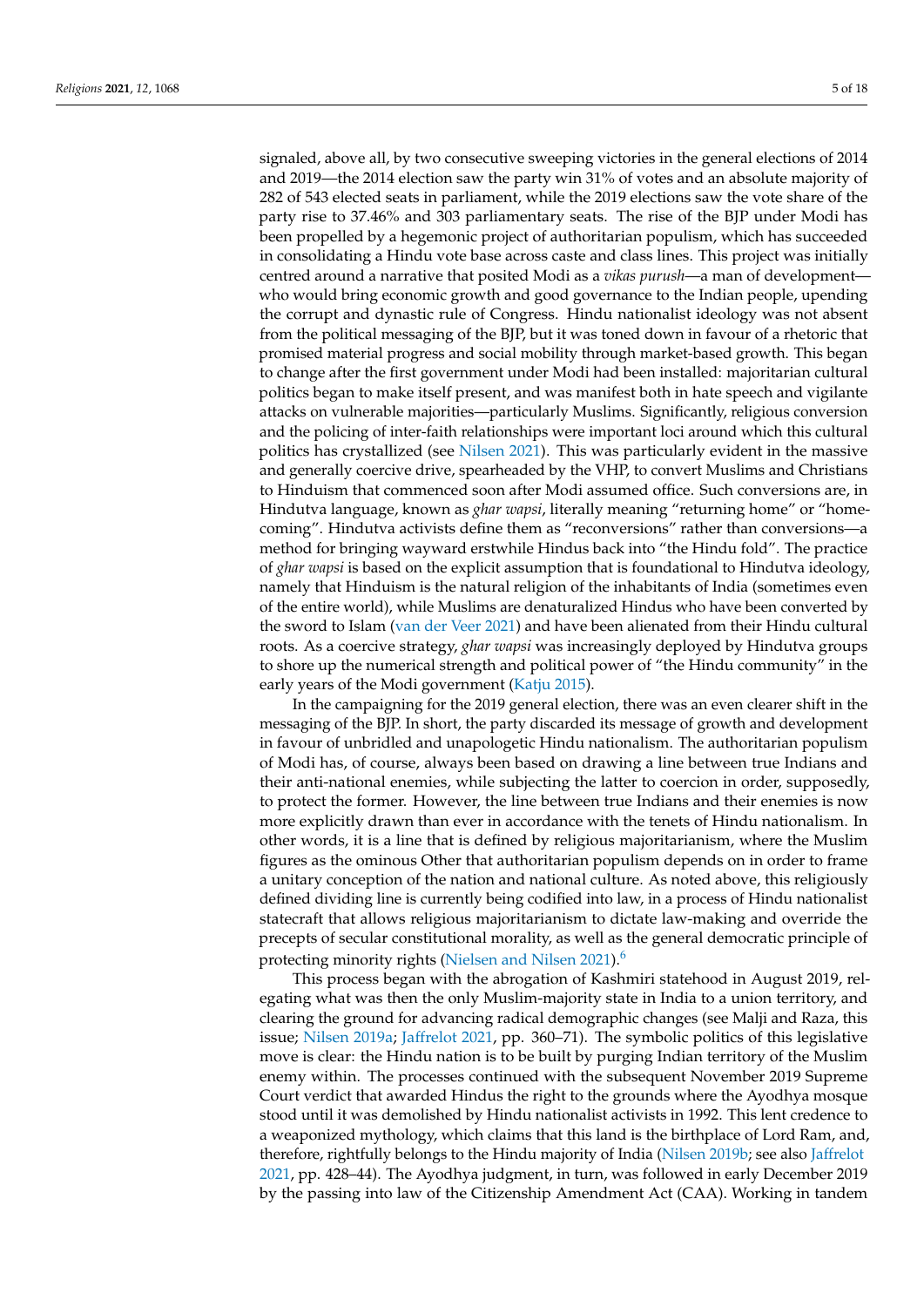with a national population register and a National Registry of Citizens (NRC), the CAA is likely to create a hierarchy of citizenship graded along religious lines, in which Indian Muslims end up as second-class citizens [\(Nilsen](#page-16-16) [2020;](#page-16-16) see also [Jaffrelot](#page-15-7) [2021,](#page-15-7) pp. 377–84).

With the onset of Hindu nationalist statecraft, then, it is quite evident that the Modi regime has "radically changed gears and used the legislative and executive route to transform India into a *de jure* ethnic democracy" [\(Jaffrelot and Verniers](#page-15-2) [2020,](#page-15-2) p. 143). The love jihad laws that have been passed in Uttar Pradesh mark the most recent phase in this process. More specifically, it simultaneously marks a deepening and a transformation of the logic of Hindu nationalist statecraft. As we elaborate below, while the legal innovations discussed above can be said to target the macro-dimensions of state-making, the new legislation on love jihad shifts the scale to operate at the micro-scale of everyday gender relations and intimacies. Before we move on to consider the law itself in detail, however, we trace the trajectory of love jihad from a tenet of Hindu nationalist ideology and activism to legislation.

## **3. The Emergence and Consolidation of "Love Jihad"**

While it draws on longstanding tropes in Hindu nationalist ideology, love jihad is a relatively new figment of the Hindutva imagination. It emerged in the late 2000s in order to stoke fears "over an unsubstantiated claim that hordes of Hindu women are converting to Islam and being duped into marriage to Muslim men by feigned declarations of love" [\(Kapur](#page-15-15) [2019,](#page-15-15) p. 362). As Kathinka Frøystad shows in her article in this special issue, its origins tend to be traced to the southern state of Karnataka, where Hindu nationalist activists led by Pramod Muthalik began using the term in 2005.

<span id="page-5-0"></span>However, it was in Uttar Pradesh—recently described as a "majoritarian frontier" [\(Chatterji](#page-14-8) [2019,](#page-14-8) p. 418)—that love jihad truly came to the fore as a prominent mobilizing issue in Hindu nationalist activism. As [Pai and Kumar](#page-16-17) [\(2018\)](#page-16-17) have argued, with the ascension of a new national leadership within the BJP—more specifically, Narendra Modi and current Home Minister Amit Shah—new strategies for drawing boundaries between Hindus and Muslims have emerged. Pai and Kumar refer to this strategy as "everyday communalism" and argue that it departs from earlier strategies of orchestrating spectacular large-scale violence and riots—such as what was witnessed in Ayodhya in 1992 and in Gujarat in 2002—as means of communal polarization. Instead, everyday communalism, as it has been fostered in Uttar Pradesh since the middle of the 2000s, uses small-scale communal incidents to foster constant and institutionalized tension and antagonism between Hindus and Muslims. The execution of this strategy has relied crucially upon the extra-parliamentary organizational network of the RSS, $^7$  $^7$  and not least on the current state Chief Minister Yogi Adityanath, who has played a vital role in this project. The career of Adityanath has crisscrossed extra-parliamentary and parliamentary domains since the late 1990s: as mahant (head-priest) of the Goraknath temple in eastern Uttar Pradesh, he has represented a non-Brahminical tradition of Hinduism and has expanded its philanthropic activities to the point where the temple functions as a kind of parallel government that enjoys substantial support among subaltern groups; he has also been a Member of Parliament since 1998, representing the BJP from the constituency of Gorakhpur [\(Pai and Kumar](#page-16-17) [2018,](#page-16-17) pp. 116–25; see also [Jaffrelot](#page-15-3) [2014;](#page-15-3) [Jha](#page-15-16) [2017\)](#page-15-16). However, the most important vehicle for his political rise has been the Hindu Yuva Vahini (HYV), which he founded in 2002 in large part as a response to the backlash against the anti-Muslim pogroms that took place in Gujarat earlier the same year. With branches across all 72 districts of Uttar Pradesh, the HYV was founded with the explicit purpose of combating cow slaughter, religious conversion, and crimes against Hindu women, who Adityanath has described in his writings as in need of protection, not independence [\(Chatterji](#page-14-8) [2019,](#page-14-8) p. 409). Love jihad has been a particularly important rallying point for the organization and its activists [\(Pai and Kumar](#page-16-17) [2018,](#page-16-17) pp. 125–26).

The power base of Adityanath and the capacity of the HYV to mobilize communal agitation around relatively mundane day-to-day issues made him an invaluable asset to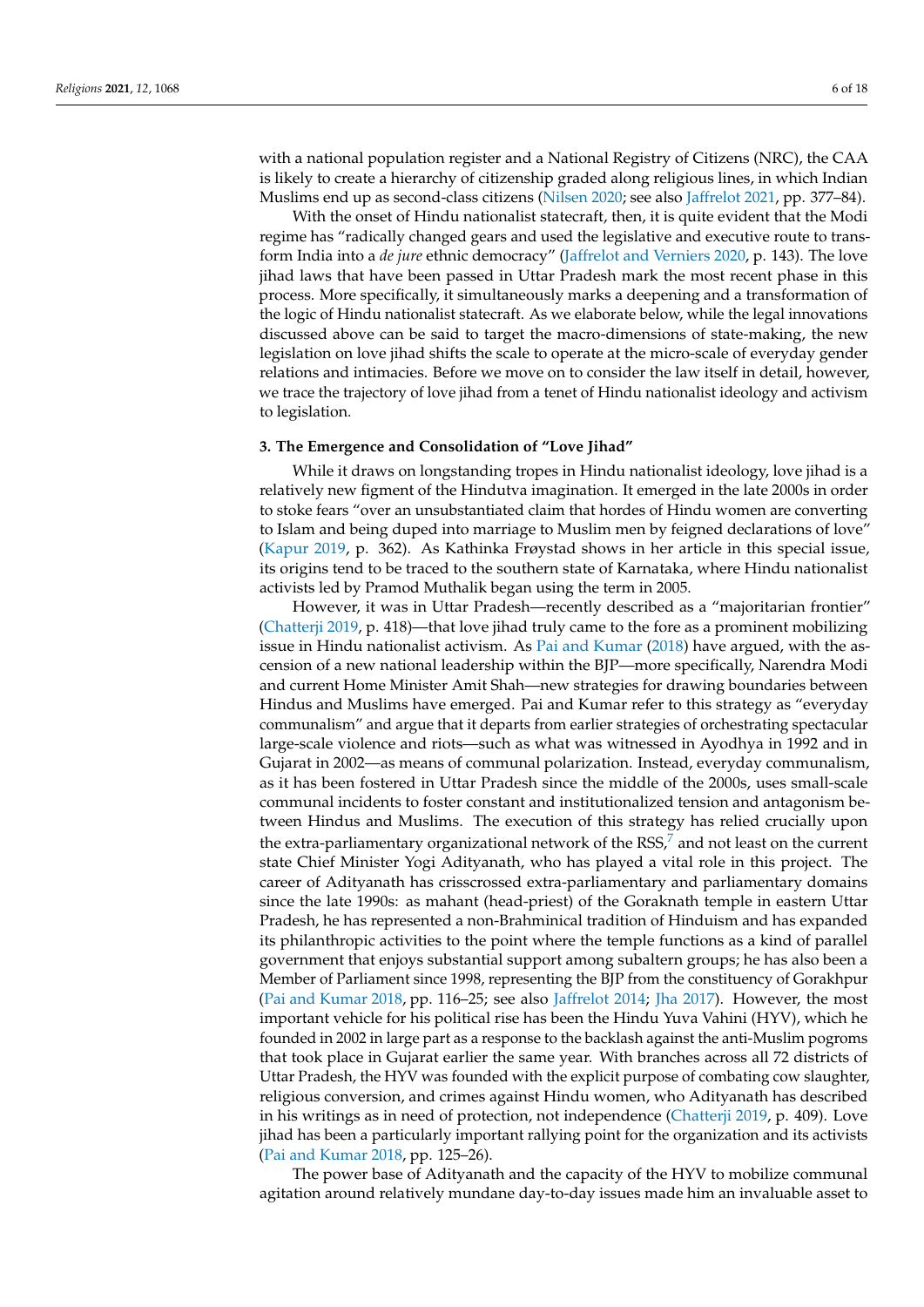the BJP as the party sought to rebuild itself in electoral politics both in Uttar Pradesh and at the national level [\(Pai and Kumar](#page-16-17) [2018,](#page-16-17) pp. 151–60). In the lead-up to the 2014 general election, the party worked closely with Adityanath and the HYV to "deepen social divides between the majority and minority community" (ibid, p. 278). This paid off: the BJP won 71 out of 80 parliamentary seats in Uttar Pradesh, up from a mere 10 seats in the 2009 general election. Since then, the notion of "love jihad" has started circulating even more widely in the Indian public sphere [\(Jaffrelot](#page-15-6) [2019b\)](#page-15-6), not least in Uttar Pradesh, where the HYV and others have intensified propaganda and vigilantism around the issue [\(Pai and Kumar](#page-16-17) [2018,](#page-16-17) pp. 278–79). This has continued to yield rich dividends for the BJP, as the party won 39.7% of the votes and 315 out of a total of 403 seats in the 2017 state elections in Uttar Pradesh. Yogi Adityanath was appointed as Chief Minister and has used this position to further his extreme Hindu nationalist politics (ibid, pp. 290–306). One of the results of this is the passage of the love jihad laws in late 2020, to which we now turn.

### <span id="page-6-0"></span>**4. Legislating against Love Jihad**

The Uttar Pradesh ordinance on religious conversions is one among several statelevel laws in India that regulate religious conversions. The RSS as well as the current home minister of India Amit Shah have repeatedly called for national legislation banning religious conversions in the entire country, but no such national law currently exists. The reason lies in the federal structure of India, under which religion and religious freedom are matters that lie exclusively under the constitutional domain of the states, as specified in Schedule 7 of the Indian Constitution.

At the subnational level, that is, at the level of the states, we find that several states have laws in place regulating, and often criminalizing, religious conversions. This generally occurs in the name of religious freedom—a term often used in the name of such acts—and ostensibly to provide legal "protection" to citizens against illicit conversions by means fair or foul. Yet, in practice, as we illustrate below, to the extent that these laws enshrine civil liberties and freedoms, they largely emphasize the freedom of citizens to remain within (or return to) the Hindu fold, where, according to the Hindu Right, all people residing in India properly belong. In this regard, the Uttar Pradesh ordinance is, as we mentioned earlier, somewhat exceptional insofar as its name explicitly signals an intention to *prevent* conversions rather than *protect* the freedom of religion.

A report by the Global Research Center at the US Law Library of Congress from 2018 lists 10 Indian states where such laws exist [\(Ahmad](#page-14-10) [2018\)](#page-14-10). The oldest of these laws dates back to 1967 and was introduced in Orissa. Madhya Pradesh then introduced similar legislation the following year, and a few additional states followed later. The first decade of this millennium then witnessed enhanced legislative attention to the issue of conversions, with BJP-strongholds such as Madhya Pradesh and Chhattisgarh going the furthest to make existing state anti-conversion laws more stringent, or to introduce new laws to the same effect. Significantly, however, the only one of the 10 state laws examined in the report of the Law Library of Congress that specifically contains a provision on *marriage* and religious conversion is also the most recent to be discussed in the report, namely that which came into effect in Uttarakhand in 2017. This indicates that whereas religious conversions have been an enduring concern for Hindu nationalists, their *explicit* connection with marriage and sexuality *in law* is of a very recent date. This arguably indexes the enhanced traction of the love jihad discourse from the second decade of this millennium onwards. $8$ 

<span id="page-6-1"></span>The Uttarakhand Freedom of Religion Act, 2018 [\(Government of Uttarakhand](#page-15-17) [2018\)](#page-15-17), stipulates that "any marriage which was done for the sole purpose of conversion *by the man of one religion with the woman of another religion* either by converting himself before or after marriage or by converting the woman before or after marriage may be declared null and void" (emphasis added). Indeed, even if neither Islam nor love jihad are mentioned explicitly, the statement of objects and reasons that frames the act arguably comes very close to making this connection explicit. Here, the act speaks of "the presence of pseudo-social organizations with a hidden agenda to convert the vulnerable sections of other religions".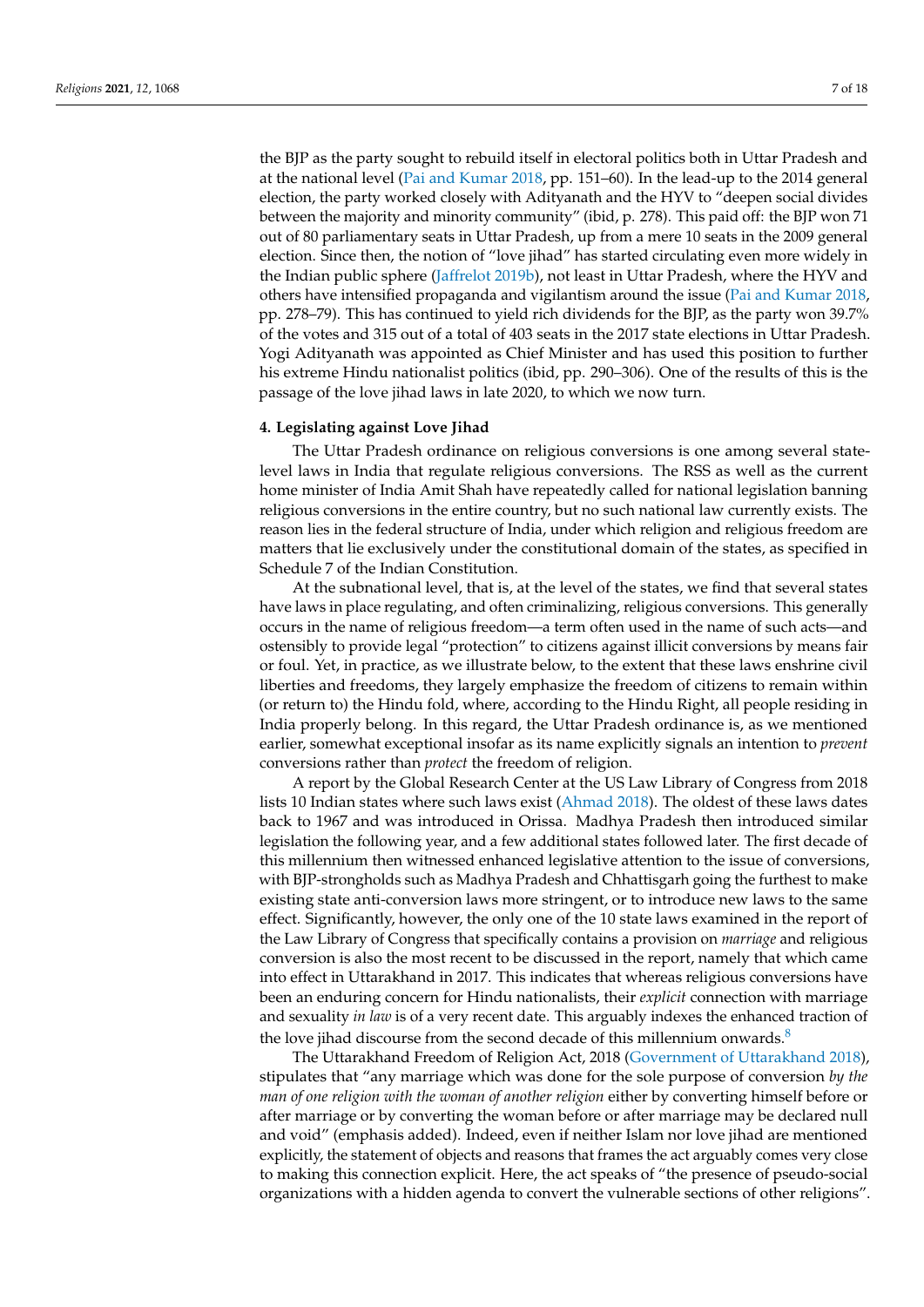It also mentions how some religions seek to increase their strength "by getting people from other religions converted to their own religion", and that "people do marry girls of other religion by misrepresentation of their own religion and after getting marriage to such girls, they get them converted to their own religion" or, conversely, that "people convert themselves to the other religion only for the purpose of marriage with the girl of that religion and after marriage they got that girl converted into their own religion"<sup>[9](#page-14-12)</sup>. Clearly, it is the conversion of girls that is the crux of the matter.

<span id="page-7-0"></span>While the Uttarakhand Freedom of Religion Act, 2018, was until recently unique in its emphasis on the connection between marriage and conversion, the report by the Law Library of Congress notes how similar the many different state anti-conversion laws are in both content and structure. This is arguably the outcome of considerable "legal mimicry" [\(Drumbl](#page-15-18) [2007\)](#page-15-18) on the part of the states, who have sought and found legal inspiration in the existing laws of other states when drafting their own laws. For example, the anti-conversion provisions of Arunachal Pradesh from 1978 are penned along lines similar to those enacted in Orissa and Madhya Pradesh in the 1960s; anti-conversion laws in Tamil Nadu from the early 2000s similarly adhered to the general framework as laid down in the Orissa act from 1967; Chhattisgarh, which was established as a separate state in the year 2000 as a result of the partitioning of the southeastern districts of Madhya Pradesh, simply retained the anti-conversion law of Madhya Pradesh under a different name; the Himachal Pradesh Freedom of Religion Act, 2006, was similarly modelled on anti-conversion laws from other Indian states; prior to introducing anti-conversion legislation in Jharkhand in 2017, the state government reportedly studied the draft bills of other states such as Gujarat and Madhya Pradesh; Haryana, which is currently working on a new anti-conversion bill, is seeking inspiration in laws from Himachal Pradesh; the 2020 Uttar Pradesh ordinance, which we turn to soon, draws heavily on the Uttarakhand act from 2018; and so on [\(The Wire](#page-16-18) [2020\)](#page-16-18). The result of such legal mimicry, whereby juridical ideas, formulations, and phrases travel from one context to another, is a patchwork of state-specific laws that are different in name but comparable in content, and where legal innovations in one state can quickly travel to other states. The fundamental goal in all of them is to limit the ability of communities and individuals to change their religion, often in the name of protecting the weaker sections of society: women, children, and backward castes. This is justified with particular reference to the use of forcible or fraudulent means, or of allurement or inducement, sometimes by way of marriage.

As such, anti-love jihad legislation also reveals some of the spatial complexities and flows of Hindu nationalist statecraft. Whereas the initial phases of Hindu nationalist statecraft—such as the abolition of Kashmiri statehood, the Ayodhya judgement, and the CAA/NRC initiative—emerged from above (from the central government and the apex court) and radiated outwards, anti-love jihad laws evidently circulate along lateral axes through legal mimicry and copying. This merging of Hindu nationalist statecraft from above, with what we may call lateral Hindu nationalist statecraft, arguably augurs a more densely woven hegemonic project on the part of the BJP and the Hindu nationalist movement.

## **5. The Prohibition of Unlawful Conversion of Religion Ordinance 2020**

The Prohibition of Unlawful Conversion of Religion Ordinance 2020 [\(Government of](#page-15-19) [Uttar Pradesh](#page-15-19) [2020\)](#page-15-19) is a short text of just over nine pages. It consists of 14 main sections that make up the first 6 pages, while the remaining 3 pages contain 3 "schedules". In contrast to most other state laws regulating conversions, the Uttar Pradesh ordinance—in its Preamble and Sections [2](#page-2-0) and [6—](#page-10-0)explicitly includes marriage within its scope, as it lists "marriage" as one among several possible ways of effecting an "unlawful conversion". Unlawful conversions are under this law, and regardless of the means through which they are effected, penalized with a jail term of 1 to 5 years with a minimum fine of INR 15,000, and 2 to 10 years of prison plus a fine of INR 25,000 or more for conversion of minors and women from the SC or ST community.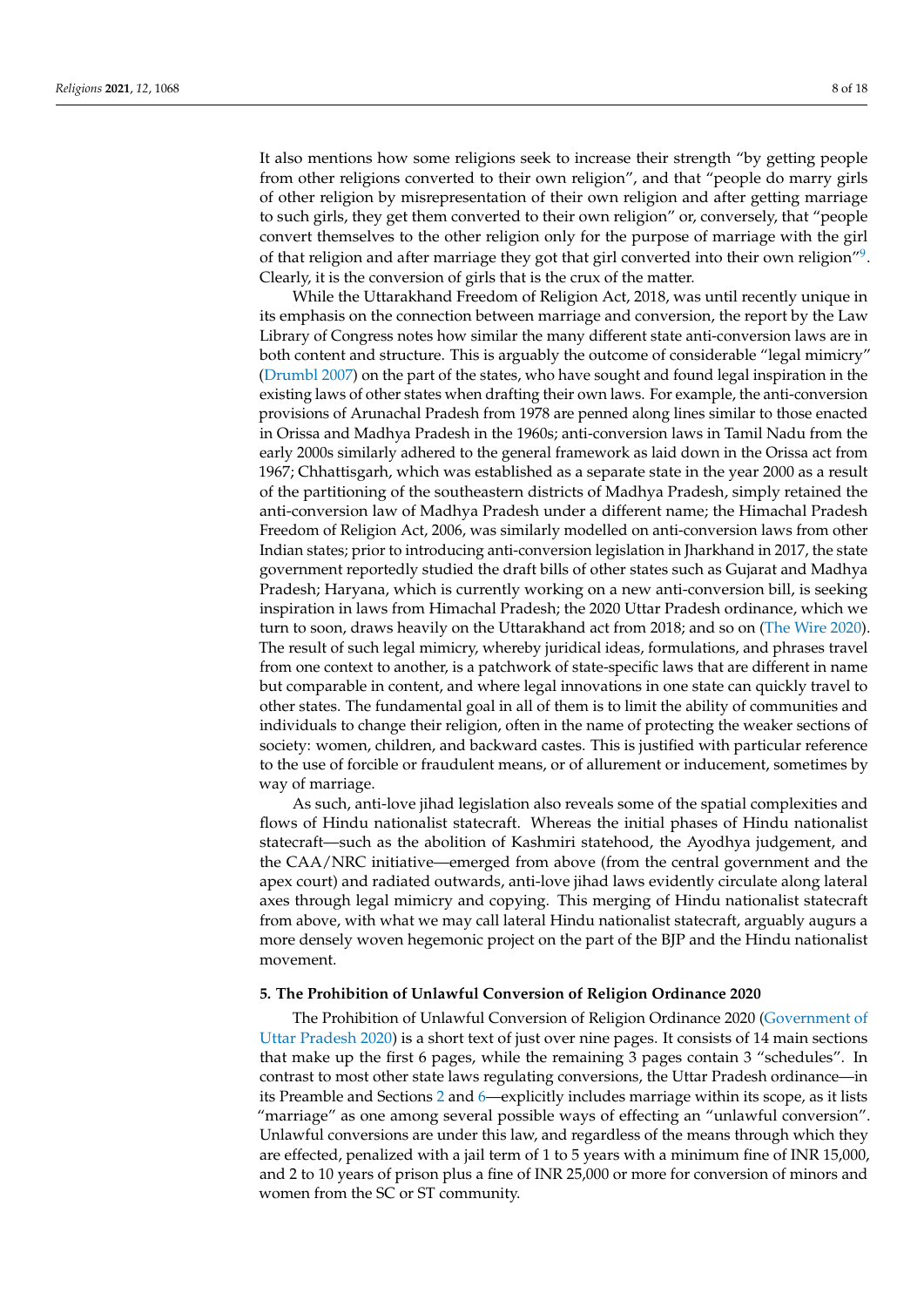That the Uttar Pradesh ordinance came into being through considerable legal mimicry is evident in, for example, Section [6,](#page-10-0) which is verbatim identical to Section [6](#page-10-0) in the Uttarakhand Freedom of Religion Act, 2018, on which the Uttar Pradesh ordinance in general draws heavily. This section deals specifically with "marriages done for the sole purpose of unlawful conversion or vice versa by the man of one religion with the woman of another religion" and deems such marriages to be void. Whereas this is in fact the only section that deals explicitly with marriage, Section 8 that covers conversions in general also has significant implications for interfaith marriages. Section 8 requires that any person intending to convert—whether in connection with a marriage or not—must approach and inform the District Magistrate (DM) at least two months in advance, using the declaration form contained in Schedule I of the ordinance. The "religious convertor"—the person performing the act of conversion, to the extent that such an act is prescribed—is required to submit similar information about the exact date of the conversion ritual, etc., using the form in Schedule II. Upon receiving such information, the DM shall have an inquiry conducted by the police to ascertain the "real intention, purpose and cause" of the conversion. Any violation of this procedure, including the timely submission of written schedules, etc., will attract 6 months to 3 years of jail time and an INR 10,000 fine.

<span id="page-8-0"></span>After conversion has taken place, the convert must send a declaration of conversion to the DM using the form contained in schedule III of the ordinance. A copy of this declaration must then be posted publicly on the notice board of the office of the DM until the convert has appeared in person in front of the DM to confirm the contents of the declaration.<sup>[10](#page-14-13)</sup> This requirement resembles that found in the Special Marriage Act of India, 1954, which specifies that couples wishing to conduct a civil marriage under this act must give written notice of 30 days to the Registrar, who is then obliged to post this notice publicly [\(Mody](#page-16-5) [2008,](#page-16-5) p. 115). We return to this family resemblance between the ordinance and the Special Marriage Act, 1954, later.

The Uttar Pradesh ordinance deals with religious conversions in the abstract and does not mention any specific religion by name. Nor does it contain any references to love jihad, proselytization, missionary activities, or any other such activities that could be connected to a specific religion. However, the wider political context of Uttar Pradesh is defined by communal polarization and an aggressive love jihad rhetoric; the open threat of the chief minister to "those who hide their name and identity and play with the honour of daughters and sisters", as well as state-led campaigns to save and protect women in accordance with the teachings of the Sanatan Dharm, make it abundantly clear that the law is primarily targeted at Muslim men. So does the somewhat peculiar second paragraph of Clause 3 in the ordinance. This clause specifies that if a person reconverts to his/her "immediate previous religion", it shall not be deemed to be a conversion under this ordinance. Reconversions are in this way exempted from the cumbersome and timeconsuming work otherwise associated with a religious "conversion", and the clause thereby offers a speedy way of reversing a conversion. More specifically, given that the ordinance primarily targets conversions *away* from Hinduism, the clause first and foremost de facto enables a quick return to the Hindu fold. Moreover, given that Hindutva groups claim that all inhabitants of India were originally Hindus, Clause 3 also potentially provides a legal base for *ghar wapsi* insofar as it enables Hindutva groups to argue that any conversion to Hinduism should *de jure* be considered "a reconversion to a person's previous religion"; and that all conversions to Hinduism should therefore be exempted entirely from the strict provisions that otherwise apply to religious conversions. Strikingly, the clause also seems to imply that no reconversion is *de jure* criminalized, even if done through undue influence, allurement, or other such means as specified in the ordinance.

<span id="page-8-1"></span>While the law text thus goes far in *de facto* criminalizing religious conversions in general, as well as in connection with marriage, there are several additional aspects beyond the letter of the law itself that stand out when they are considered in combination. First, the list of people deemed competent of lodging a first information report  $(FIR)^{11}$  $(FIR)^{11}$  $(FIR)^{11}$  in cases of unlawful conversion includes not only the aggrieved person herself, but also "any other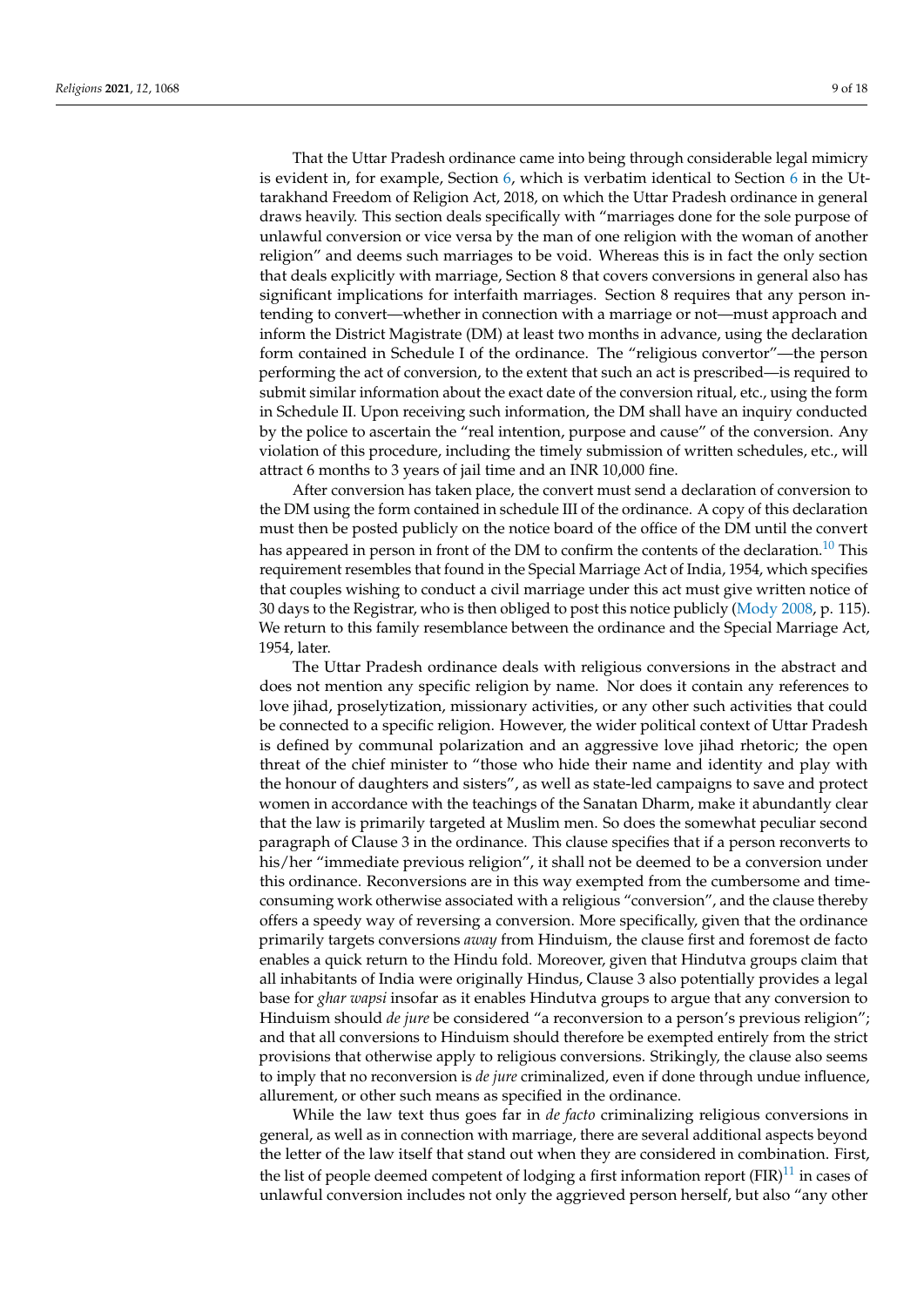person" related by blood, marriage, or adoption (Section [4\)](#page-6-0). This includes, in other words, the father, mother, brothers, and sisters of the convert, as well as uncles, cousins, and so on, all of whom are empowered to lodge an FIR if a religious conversion is to take place in connection with a marriage. The list of people who are thereby empowered to object to or interfere in an interfaith marriage is consequently very long. Relatedly, the ordinance appears to contain a reverse onus clause that shifts the burden of proof onto the defendant—it specifies that the burden of proof as to whether a religious conversion *was not effected* through unlawful means be placed with the person who has "caused the conversion" (Section 12). Not only does this wording a priori assume that unlawful means must have been deployed in any act of conversion unless otherwise proven, but it apparently also means that it is the person *carrying out* or *effecting* the conversion, and not the convertee herself, who has to prove the consensual nature of the conversion.

Lastly, the mandatory use of "schedules" containing detailed personal information about the people involved in an act of conversion; their age, sex, occupation, and income; their kin; their residence; the date and time of conversion ceremonies; the name of the priest; the fact that these must be submitted to public authorities well in advance of any actual conversion, and that police inquiries are to be carried out *in situ*, combine to mean that detailed information about impending conversions will be at the very least in the semipublic domain. This is, of course, especially the case with Schedule III that is submitted *after* the act of conversion but *before* its legal recognition, and which must be posted on public noticeboards for several weeks. This means that detailed information about "planned conversions" becomes publicly available as a matter of state-sanctioned routine. In this context, a brief comparison with the Special Marriage Act, 1954, which we briefly discussed above and which similarly operates with a long "public notice period", is instructive. As Perveez [Mody](#page-16-5) [\(2008\)](#page-16-5) has shown, the clause in the 1954 act, specifying a long public notice period in connection with a civil marriage, is in key respects a carryover from an earlier colonial marriage act from 1872. More specifically, Mody argues that the mandatory long public notice period was the outcome of intense lobbying by conservative religious groups, who felt that "sufficient time should be allowed for families to travel to the relevant district and put forth their objections against the marriage of their children" (ibid, p. 68). The 1954 act retained and even expanded the long public notice period following a comparable logic, namely that "parents should be given ample opportunity to marshal their forces and raise whatever objections they might have against such marriages" (ibid, p. 68). In much the same way as the judicial process of public notice enshrined in the Special Marriage Act, 1954, in practice exposed the secrecy of the couples wishing to marry (ibid, p. 115), the judicial process of public notice in the Uttar Pradesh ordinance ensures not just exposure; it also offers valuable information on the basis of which to mount legal challenges to interfaith marriages, as well as—as we show in later sections—for extra-legal and vigilante action by Hindutva groups.

In addition to enabling the work of vigilante groups, the ordinance also criminalizes religious conversion to a greater extent than before; shifts the burden of proof; and crucially legitimizes and even mandates the intrusion of the state and third parties in the choice of who an individual wishes to marry [\(Vishwanath](#page-17-0) [2020\)](#page-17-0). This, we suggest, constitutes a new dimension to Hindu nationalist statecraft. Previous milestones in Hindu nationalist statecraft arguably targeted what can be called the macro-dimensions of state-making, such as territory, demography, and citizenship. The abrogation of Kashmiri statehood, for example, was essentially an act of territorial engineering. Similarly, the CAA/NRC is concerned with citizenship and a majoritarian redefinition of national belonging. Together, the CAA and the NRC are likely to work as a demographic filtering device, banishing Muslims to second-class citizenship, if not from the remit of the nation as such [\(Nilsen](#page-16-16) [2020\)](#page-16-16). While the new legislation against love jihad is, of course, also concerned with demography grounded as it is in majoritarian demographic anxieties—it should also be taken as an indicator of how Hindu nationalist statecraft has come to operate at the micro-scale of everyday gender relations and intimacies. This is the domain of what [Corrigan and](#page-14-15)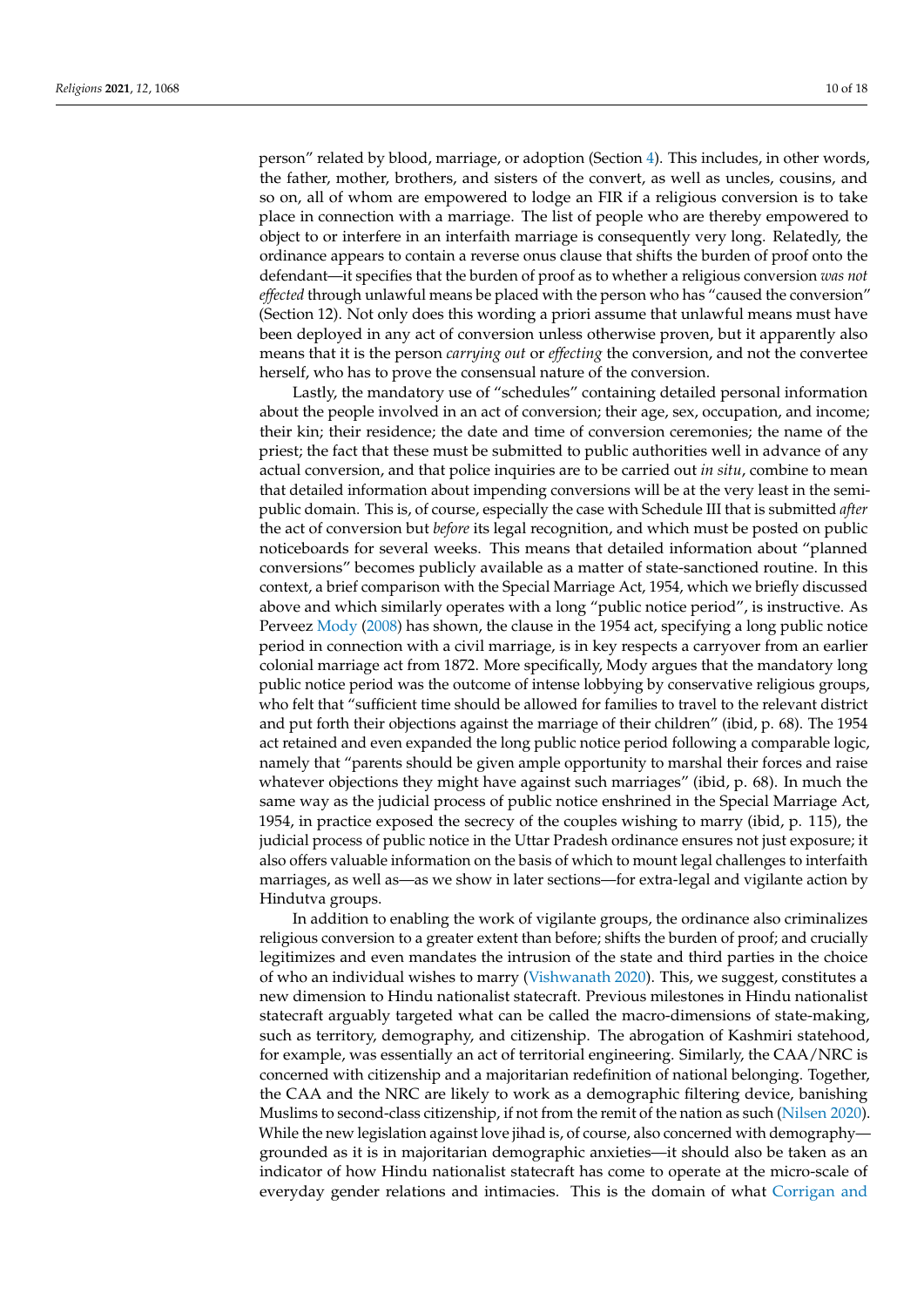[Sayer](#page-14-15) [\(1985\)](#page-14-15) have referred to as "moral regulation" in state formation. Corrigan and Sayer put forward this concept as part of their theorization of state formation as cultural revolution. Among the many "possible ways in which social life could be lived", they write, "state activities more or less forcibly 'encourage' some, whilst suppressing, marginalizing, eroding, undermining others" (ibid, p. 4). Moral regulation, in other words, renders specific ways of life natural in a way that is coextensive with a distinctive state form and the "moral ethos" that justifies that state form. A key aspect of moral regulation, in turn, is the building of the construct of the nation as a site of "primary social identification and loyalty" (ibid, p. 4) against a foil of alien others. The primary object of the analysis by Corrigan and Sayer, of course, was the western bourgeois state, but in the workings of anti-love jihad laws, it is possible to discern how moral regulation works to suppress, marginalize, erode, and undermine social intimacies that transcend the boundaries of religious communities in the Modi regime's "project of merging the nation-state with the Hindu people-nation" [\(Chatterjee](#page-14-16) [2020,](#page-14-16) p. 109).

## <span id="page-10-0"></span>**6. Law, State Power and Vigilante Activism in Hindu Nationalist Governance**

There is no doubt, then, that the anti-love jihad legislation has shaped governance in distinctive and significant ways. In fact, as soon as the ordinance had been introduced in late 2020, the Uttar Pradesh police began actively targeting interfaith couples. A few days after its enactment, the Lucknow police halted a wedding ceremony between a Hindu woman and a Muslim man, even though their families supported the union, in which neither party was going to convert [\(Kuchay](#page-16-19) [2020\)](#page-16-19). The police team that stopped the wedding ostensibly intervened following a complaint by a local Hindu right-wing leader. In another case from the same month, a Muslim teenager was arrested under the law in Bijnor district, after the father of a 16-year-old Hindu girl claimed the boy had "induced his daughter to elope with him" with the "intention to marry and convert her" [\(Apoorvanand](#page-14-17) [2020\)](#page-14-17). The unsuspecting couple was attacked by a group of men and taken to the local police station, where the boy was booked under the anti-conversion law and on charges of abduction. In addition to criminalizing Muslim men seeking to marry Hindu women, interfaith couples who married *before* the enactment of the legislation have also been targeted. For example, in one case, a Muslim man was arrested and sentenced to two weeks judicial custody for allegedly trying to pressure a Hindu woman into converting to Islam and eloping, following a case filed by her father. The alleged "pressure to convert", however, had been exercised back in 2019—long before the new law came into effect—and the "pressurized woman" had since then married a Hindu man. In another tragic case, a woman born into a Hindu family and her Muslim husband had gone to register their marriage in the town of Moradabad. Here, the man ended up in jail and the young woman in a state-run shelter home. Three months pregnant, she suffered a miscarriage.

<span id="page-10-1"></span>In total, the first month after the ordinance was introduced saw 14 cases registered and 51 arrests made [\(Sahu](#page-16-20) [2021;](#page-16-20) see also [Joshi](#page-15-20) [2020\)](#page-15-20). All but one of these cases involved Hindu women allegedly pressured to convert to Islam. Tellingly, however, in 12 of these cases the complainant was not the woman herself, but her relatives. In at least two of them, Hindu right-wing activists are known to have intervened, for example, by holding protests at the police station. After 50 days, the number of cases had risen further. By then, 86 people had been named in first information reports (FIRs) related to the law. Of these, 79 were Muslims accused of "enticing a woman and forcing her to convert to Islam". Fifty-four people were arrested [\(Apoorvanand](#page-14-17) [2020\)](#page-14-17). Notably, FIRs have not only targeted individual Muslim men but also their families. There have been cases of multiple family members of those arrested also being booked by the police [\(National Herald](#page-16-21) [2021\)](#page-16-21). This includes 26 family members (including five women) of a Muslim man booked in Etah for allegedly forcing a 21-year-old Hindu woman to convert to Islam. In a similar case in Mau, an FIR was lodged against 16 members of a Muslim family, while in another case, 14 family members were booked in Sitapur.<sup>[12](#page-14-18)</sup>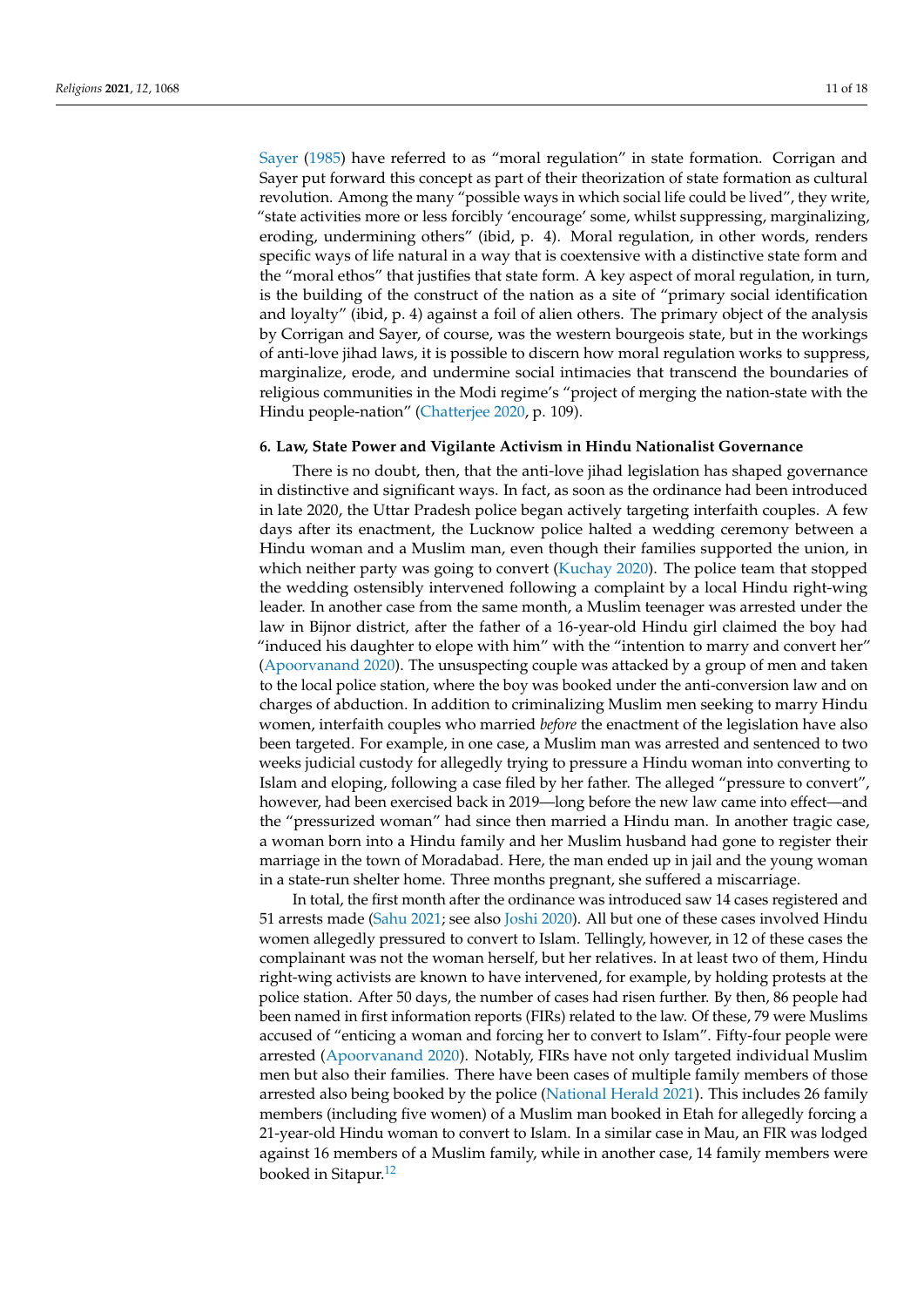These examples—of which there are many more—show how the introduction of anti-love jihad legislation has enabled the state, via its apparatus of coercive power, to intervene in and—quite literally—police intimate relations in the private sphere according to the precepts of Hindu nationalism. As such, Uttar Pradesh and its anti-love jihad laws demonstrate just how real and tangible the impact of Hindu nationalist statecraft is in India today. However, if we really want to understand the dynamics of contemporary Hindu nationalist governance on the ground, we also need to consider the continued presence of vigilante groups in several of the examples above. As much as we argue that Hindu nationalist statecraft revolves around a process in which Hindutva ideology is transformed into law, this does not imply a neat shift from vigilantism to state administration as the key modality of enforcement of this ideology. Rather, in practice the anti-love jihad laws are brought to bear on everyday intimacies at the interface between the public authority of the state and the continued assertion of vigilante power. Indeed, as journalists [Sharma and](#page-16-22) [Khan](#page-16-22) [\(2021\)](#page-16-22) have shown, the Uttar Pradesh ordinance has become an effective weapon in the armoury of Hindu nationalist vigilante groups. These groups learn about interfaith couples through dense networks of local informers, scattered across villages, towns, and cities. These informers can be found in schools and colleges, or working in buses, coffee shops, gyms, hotels, courts, and coaching centers. Marriage officials, Sharma and Khan note, also serve as important nodes in these networks. This modus operandi has been a staple in the repertoire of anti-love jihad activism for some time (see, for example, [Goyal](#page-15-21) [2020;](#page-15-21) [Bhat](#page-14-19) [2021\)](#page-14-19), and vigilante gangs in Uttar Pradesh affiliated with the Bajrang Dal or other Hindu nationalist organizations have long resorted to conducting demonstrations outside police stations; "educating" the parents of girls to check the mobile phones of their daughters; and using Facebook and social media to check the identity and profile of suspected love jihadis, as ways of "combating" love jihad. However, with the new legislation at their disposal, Hindu nationalist activists can now more openly and assertively turn to police authorities "to inform them about couples on the run, demand surveillance of their mobile phones, and exchange updates on their whereabouts" [\(Sharma and Khan](#page-16-22) [2021,](#page-16-22) p. 7). With the introduction of the new legislation, these groups are able to align their activities more squarely with police intervention. "When a woman puts her foot outside her house without her father's permission, the Bajrang Dal comes in the picture", a Bajrang Dal leader in Uttar Pradesh told the reporter Ananya [Bhardwaj](#page-14-20) [\(2020\)](#page-14-20), explaining that "thanks to this law we can operate freely". With the new law in place, "the work that the VHP and the Bajrang Dal workers used to do on [their] own . . . now has the full support of the police" [\(Sharma and Khan](#page-16-22) [2021,](#page-16-22) p. 8), as another Bajrang Dal leader told reporters Sharma and Khan. Obviously, Hindutva activists also use the new law to ensure that the police register cases against interfaith couples.

Hindutva activism, then, currently works in close tandem with the coercive apparatus of the state to enforce the majoritarian provisions of new legislation that are at the core of Hindu nationalist statecraft. In a recent article, Sana [Jaffrey](#page-15-0) [\(2021\)](#page-15-0) has correctly pointed out that vigilantism is indeed integral to authoritarian populist projects. Extra-legal violence, she argues, is used to police purported transgressions of the social order. By virtue of its disregard for institutional and legal constraints, vigilante violence complements the focus of authoritarian populist projects on the direct assertion of popular sovereignty. Using the anti-love jihad laws of India as an example, Jaffrey conceives of vigilantism as a kind of "violent lobbying" (ibid, p. 17) that right-wing populists engage in to "get the state to do their bidding" (ibid, p. 20). Such a reading, however, suggests a rather neat distinction between a private domain of vigilantism and a public domain of state power, with the former acting upon the latter in an attempt to advance its ideology. As the examples above indicate, such a distinction is untenable—not only in the context of love jihad and religious conversions, but also in other real-life manifestations of Hindutva ideology such as cow protectionism, where elected politicians and the police actively collaborate with armed vigilante gangs to target overwhelmingly Muslim cattle traders, transporters, tanneries, and butchers suspected of breaking cow protection laws [\(Ahuja](#page-14-21)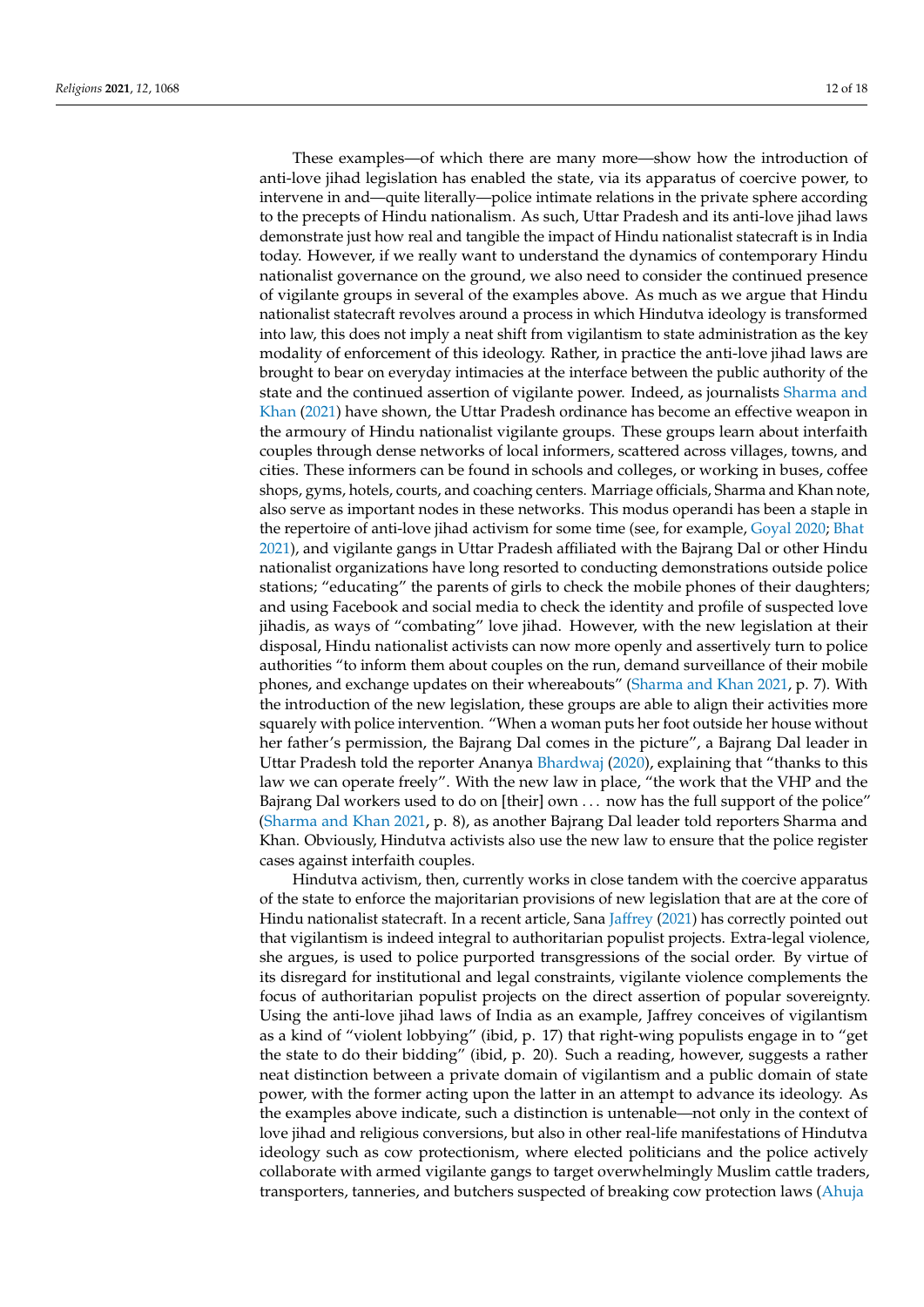<span id="page-12-0"></span>[2019;](#page-14-21) see also [Jakobsen and Nielsen](#page-15-22) [Forthcoming,](#page-15-22) [Jakobsen and Nielsen](#page-15-23) [Forthcoming\)](#page-15-23). A more accurate reading, in our view, is that the confluence of vigilantism and police intervention in the enforcement of anti-love jihad laws testifies to how the hegemonic projects of dominant groups constantly crisscross the analytical divide between civil society and political society (in the Gramscian sense of those terms)<sup>[13](#page-14-22)</sup>, when mobilizing coercive power. This is especially so in the case of Hindu nationalism as a hegemonic project, which, over a century-long period, has embedded itself as a political force in Indian society and steadily expanded its social foundations beyond its narrow elite origins. The Modi regime arguably represents a critical new phase in this process, in which the Hindu nationalist movement seems to have advanced to a point where it is able to assert a decisive hold on state power (see [Jaffrelot](#page-15-7) [2021\)](#page-15-7).

### **7. Concluding Remarks**

In this article, we have developed an analysis of how the Islamophobic ideological construct of love jihad has recently been absorbed into what we refer to as Hindu nationalist statecraft, in the form of legislation governing gender relations and intimacies. Under the aegis of Yogi Adityanath and his outfit, the Hindu Yuva Vahini, love jihad emerged as a locus of Hindu nationalist activism from the early 2000s onwards, working to foster constant institutionalized tension and antagonism between Hindus and Muslims in the state. This allowed Adityanath to expand and consolidate his power base, and enabled him to rebuild the BJP as a political force to be reckoned with in Uttar Pradesh. The passage of the love jihad laws in late 2020 is, in turn, a direct result of the ascent of Adityanath to the position of Chief Minister in Uttar Pradesh three years prior, in 2017.

In deciphering the logic of legislation against love jihad, we stressed the considerable resemblance between the many state-level anti-conversion laws of India. These, we argue, are the result of widespread legal mimicry at play in shaping these laws, as different states copy, borrow, and find inspiration in each other's laws, past and present. This circulation of anti-love jihad laws along lateral axes arguably adds to the density of Hindu nationalist statecraft and is, to us, a promising avenue for future research. Crucial to our argument in this article, however, are the ways in which anti-love jihad laws add a new dimension to Hindu nationalist statecraft, by virtue of their targeting of the micro-scale of everyday gender relations and intimacies. Legislation against love jihad, we argued, is a form of moral regulation that aims to suppress, marginalize, erode, and undermine social intimacies that transcend the boundaries of religious communities—all of which underpins the making of a Hindu nation in India under Modi. This is arguably evident in the actual implementation of the new anti-love jihad laws in Uttar Pradesh, which has enabled the state, via its apparatus of coercive power, to intervene directly and police intimate relations in the private sphere in accordance with Hindu nationalist precepts—in close tandem with Hindutva activists and vigilantes. This effortless traversion of the analytical divide between civil and political society by Hindutva forces pushing their hegemonic project testifies to the very real and serious implications of the fact that the Hindu nationalist movement, with the BJP of Modi at the helm, currently asserts a decisive hold on state power.

The kind of Hindu nationalist statecraft that we have analyzed in this article—the codification into law of Hindu nationalist ideology and, specifically, the ideological tenet that India is and should be a Hindu nation—is an emerging and evolving phenomenon that only came to the fore in BJP governance with the re-election of Modi in 2019. While the future of Hindu nationalist statecraft is, therefore, uncertain and still in the making, it is clear that from the point of view of the BJP and allied organizations this form of statecraft promises rich dividends. First, it offers an effective de jure route through which to merge the nation-state with the Hindu people-nation, a merger that is central to Hindutva ideology. Second, this de jure route is pursued in a context in which "the idea that Hinduism is the national civilization of India has come to be common sense in a juridical and political sense" [\(van der Veer](#page-16-13) [2021,](#page-16-13) p. 51). This means that the popular and legal obstacles to Hindu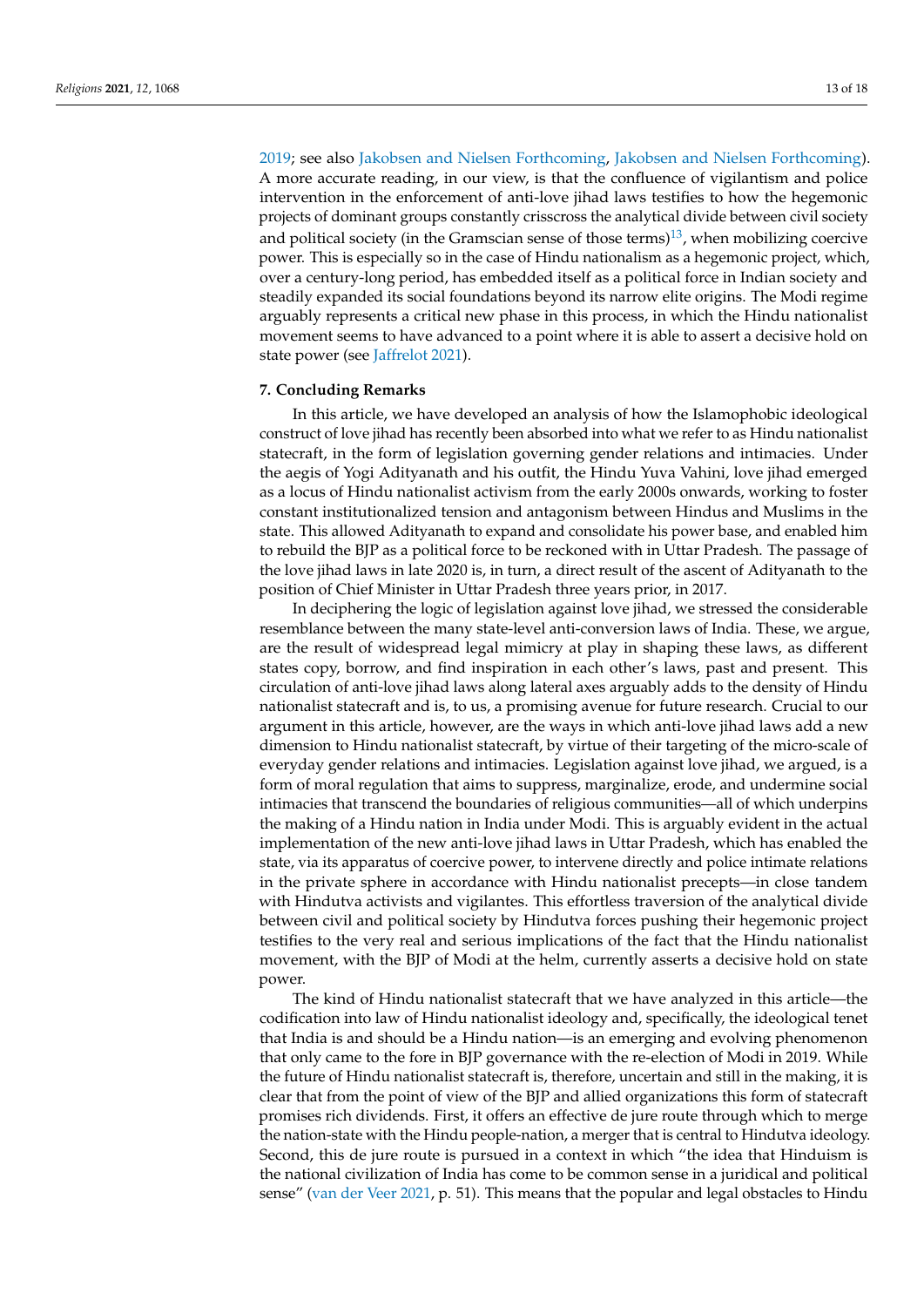nationalist statecraft are currently limited. Third, as Christian [Lund](#page-16-23) [\(2020,](#page-16-23) p. 4) reminds us, the law works both as a solvent and a solidifier: legalization seeks to secure state power backing for a claim in order to solidify it as a right that forces competing claims to dissolve. The enshrinement of Hindu nationalist *claims* to the nation in state law not only solidifies it as a *right* to the nation, it also marginalizes competing claims, sometimes to the point of dissolving them. Lastly, locking in Hindu nationalist claims to the nation qua law promises to take this claim relatively safely through times of changing political fortunes for the BJP as a *right*.

It is, therefore, perhaps unsurprising that there are signs that more is to come in this regard. In early July 2021, for example, a draft of a new population control bill was published on the website of the Uttar Pradesh Law Commission [\(Business Standard](#page-14-23) [2020\)](#page-14-23). The bill was preceded by several years of vocal agitation demanding such legislation by Hindutva groups in much of north and central India, alleging that Muslims were singularly responsible for driving up the population of India [\(Purohit](#page-16-24) [2019\)](#page-16-24). The current draft bill proposes that couples who have more than two children will be barred from contesting local elections, applying for and being promoted in government jobs, and from receiving subsidies from the state. As critics have pointed out, the draft bill threatens to disempower women, as well as to disproportionately affect subaltern communities. Crucially, of course, it also feeds into and amplifies the same anti-Muslim demographic anxieties that animate the anti-love jihad laws and Hindu nationalist ideology more generally [\(Trivedi](#page-16-25) [2021\)](#page-16-25). In addition, while the draft bill does not specify curbing the population growth of any particular religion or community, social media users have already used the bill as a basis to attack Muslims online, where false narratives about Muslims being responsible for the population explosion have spread aggressively. Should the bill, which is widely seen to be in contravention of the constitutional right to equality (see [The Hindu](#page-16-26) [2021\)](#page-16-26), be passed into law, it would constitute a radical further advance of Hindu nationalist statecraft in the domain of moral regulation.

**Author Contributions:** This article was developed and written in equal parts by both authors. All authors have read and agreed to the published version of the manuscript.

**Funding:** Alf Gunvald Nilsen would like to acknowledge the funding from the National Institute of Humanities and Social Sciences (South Africa) enabled his research for this article.

**Conflicts of Interest:** The authors declare no conflict of interest.

## **Notes**

- <span id="page-13-0"></span><sup>[1](#page-1-0)</sup> Mission Shakti approximately translates into "mission female power".
- <span id="page-13-1"></span><sup>[2](#page-2-1)</sup> See [Frydenlund](#page-15-24) [\(2017\)](#page-15-24) for a discussion of similar developments in the context of Myanmar.
- <span id="page-13-2"></span>[3](#page-2-2) In practice, the share of Indians who switch religions is low and not a major factor in demographic change. For example, an extensive survey by the [Pew Research Centre](#page-16-27) [\(2021\)](#page-16-27) found that very few respondents had switched religions since childhood. Among surveyed adults who were raised as Hindus, 99% still identified as Hindu, while 97% of those raised as Muslims remained Muslims in adulthood. Moreover, those who do switch religions largely cancel each other out. For example, while 0.7% of the respondents were raised Hindu but do not currently identified as such, a slightly *larger* share (0.8%) were raised outside of the religion but now consider themselves Hindu.
- <span id="page-13-3"></span> $4$  British colonialism did not construe all Indian men as effeminate, males belonging to the so-called "martial races," who were conceived as brave and well-built for fighting, being a case in point.
- <span id="page-13-4"></span><sup>[5](#page-3-1)</sup> A similar logic is of course at play in the way that the bodies of women have been used as sites of gendered violence structured along religious lines in modern India. Urvashi [Butalia](#page-14-24) [\(2000\)](#page-14-24) and Veena [Das](#page-15-25) [\(1996\)](#page-15-25) have shown different aspects of this dynamic at play in relation to Partition, and Tanika [Sarkar](#page-16-28) [\(2002\)](#page-16-28) has argued that sexual violence perpetrated by Hindu men against Muslim women during the 2002 anti-Muslim pogrom in Gujarat constituted an attempt by the Hindu majority community to assert themselves against the perceived demographic advances of Muslims—even to the point of symbolically destroying future Muslim generations (see also [Anand](#page-14-25) [2007\)](#page-14-25).
- <span id="page-13-5"></span>[6](#page-4-0) India is arguably part of a wider trend in the Asian region in this regard (see, e.g., [Hadiz](#page-15-26) [2018;](#page-15-26) [Jayasuriya](#page-15-27) [2018;](#page-15-27) [Jayasinghe](#page-15-28) [2020;](#page-15-28) [Frydenlund](#page-15-24) [2017\)](#page-15-24).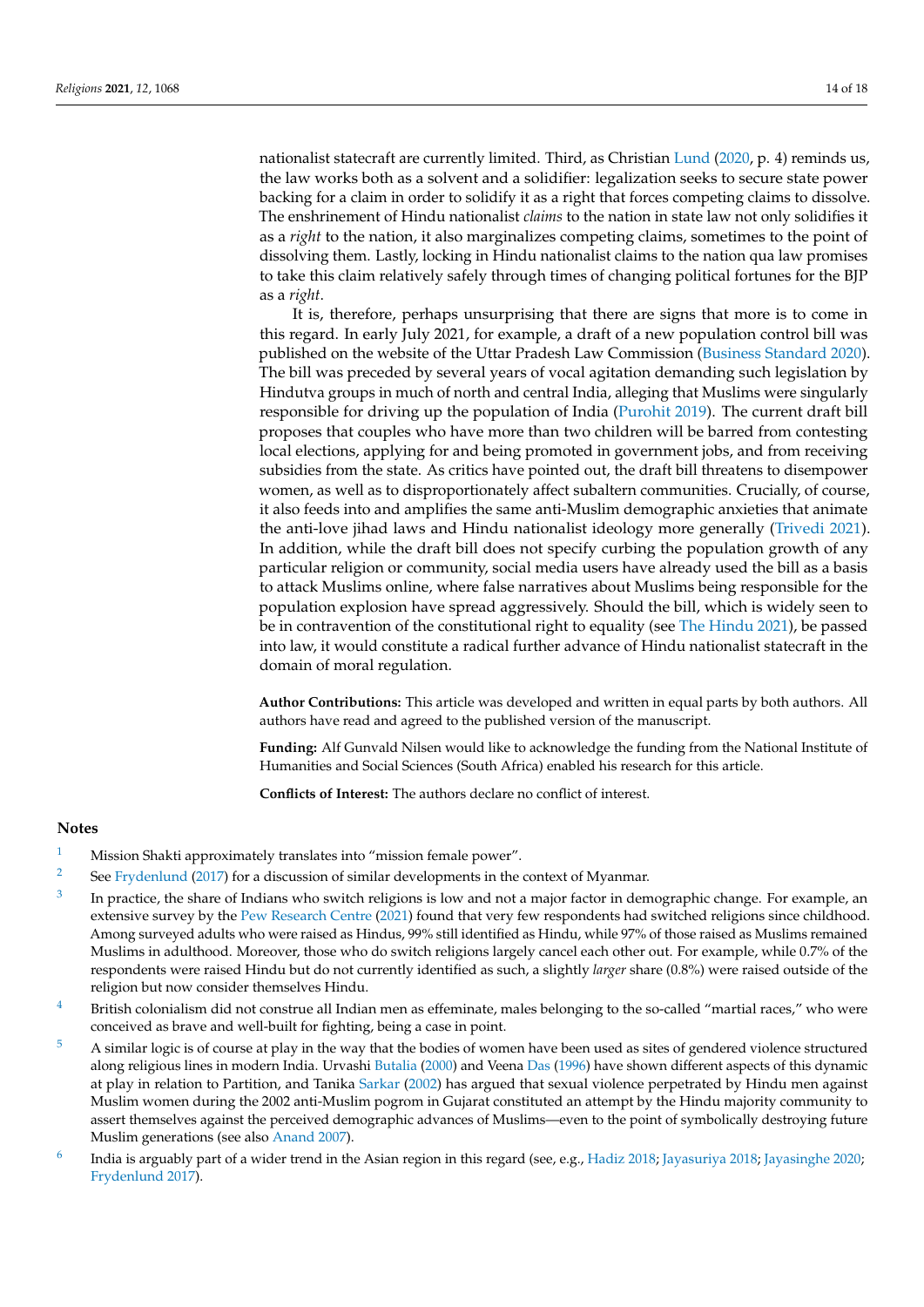- <span id="page-14-9"></span><sup>[7](#page-5-0)</sup> As several commentators have noticed, the rise of Narendra Modi and Amit Shah in the BJP has also resulted in a realignment of relations between the BJP and the RSS, with the result that the RSS now exercises unprecedented levels of influence over the machinery of government (see [Jaffrelot](#page-15-7) [2021\)](#page-15-7).
- <span id="page-14-11"></span>[8](#page-6-1) Interestingly, the Jharkhand anti-conversion law that came into being the same year as that of Uttarakhand contains no specific provision on marriage. Again, the explicit connection between religious conversion, marriage, and sexuality in recent legislation in India seems to parallel developments in Myanmar [\(Frydenlund](#page-15-24) [2017\)](#page-15-24).
- <span id="page-14-12"></span>Syntax in the original.
- <span id="page-14-13"></span> $10$  This must happen within 21 days of the sending of the declaration. Only after this process has been completed is the conversion confirmed, and the declaration presumably taken down—although this is not specified in the ordinance.
- <span id="page-14-14"></span> $11$  An FIR is a document prepared by the police when they first receive information about a cognizable offense. An FIR is typically required before the police will take up an actual investigation of a case.
- <span id="page-14-18"></span><sup>[12](#page-10-1)</sup> While some Islamic organisations—such as the Dargah-e-Ala Hazrat, one of the most important shrines for the Barelvi sect of Sunni Muslims—have somewhat endorsed the ordinance by stressing that forcible conversions are against the tenets of Islam, and that there is no basis in Islam for the concept of love jihad, other organizations have protested against the hidden intentions of the ordinance. The Jamiat Ulama-i-Hind, for example, is party to petitions challenging the ordinance (and similar laws elsewhere in the country), not so much for their contents as for the fact that they have, as shown here, been used to harass Muslims across India.
- <span id="page-14-22"></span> $^{13}$  $^{13}$  $^{13}$  Gramsci theorized the modern state in an expanded sense, as consisting of the relation between civil society—essentially, voluntary associations and institutions that orchestrate subaltern consent—and political society in the form of the formal apparatus of coercive state power (see [Nilsen](#page-16-29) [2015](#page-16-29) for a discussion).

## **References**

- <span id="page-14-10"></span>Ahmad, Tariq. 2018. *State Anti-Conversion Laws in India*; Law Library of Congress. Available online: [https://www.loc.gov/item/2018](https://www.loc.gov/item/2018298841/) [298841/](https://www.loc.gov/item/2018298841/) (accessed on 12 April 2021).
- <span id="page-14-21"></span>Ahuja, Juhi. 2019. Protecting holy cows: Hindu vigilantism against Muslims in India. In *Vigilantism against Migrants and Minorities*. Edited by Tore Bjørgo and Miroslav Mareš. London: Routledge.
- <span id="page-14-25"></span>Anand, Dibyesh. 2007. Anxious Sexualities: Masculinity, Nationalism and Violence. *British Journal of Politics and International Relations* 9: 257–69. [\[CrossRef\]](http://doi.org/10.1111/j.1467-856x.2007.00282.x)
- <span id="page-14-4"></span>Anand, Dibyesh. 2011. *Hindu Nationalism in India and the Politics of Fear*. London: MacMillan Publishing.
- <span id="page-14-2"></span>Andersen, Walter, and Shridhar D. Damle. 2019. *Messengers of Hindu Nationalism: How the RSS Reshaped India*. London: Hurst and Co Publishers.
- <span id="page-14-17"></span>Apoorvanand. 2020. India's "Love Jihad" Laws: Another Attempt to Subjugate Muslims. *Al Jazeera*. Available online: [https:](https://www.aljazeera.com/opinions/2021/1/15/indias-love-jihad-laws-another-attempt-to-subjugate-muslims) [//www.aljazeera.com/opinions/2021/1/15/indias-love-jihad-laws-another-attempt-to-subjugate-muslims](https://www.aljazeera.com/opinions/2021/1/15/indias-love-jihad-laws-another-attempt-to-subjugate-muslims) (accessed on 12 April 2021).
- <span id="page-14-0"></span>Ara, Ismat. 2021. Uttar Pradesh's "Love Jihad" Law Is a Moment of Glory for Hindutva Foot Soldiers. *The Wire*. Available online: <https://thewire.in/communalism/uttar-pradeshs-love-jihad-law-is-a-moment-of-glory-for-hindutva-foot-soldiers> (accessed on 15 April 2021).
- <span id="page-14-5"></span>Banerjee, Sikata. 2005. *Make Me a Man! Masculinity, Hinduism, and Nationalism in India*. Binghampton: SUNY University Press.
- <span id="page-14-6"></span>Bannerji, Himani. 2020. *The Ideological Condition: Selected Essays on History, Race and Gender*. Leiden: Brill.
- <span id="page-14-7"></span>Bedi, Tarini. 2016. *The Dashing Ladies of Shiv Sena: Political Matronage in Urbanizing India*. Binghampton: SUNY University Press.
- <span id="page-14-20"></span>Bhardwaj, Ananya. 2020. "We Step in when Our Women Step Out with Muslim Men"—How UP Law Empowers Hindu Bully Groups. *The Print*. Available online: [https://theprint.in/india/we-operate-freely-now-how-hindu-groups-are-driving-ups-crackdown](https://theprint.in/india/we-operate-freely-now-how-hindu-groups-are-driving-ups-crackdown-on-love-jihad/574368/)[on-love-jihad/574368/](https://theprint.in/india/we-operate-freely-now-how-hindu-groups-are-driving-ups-crackdown-on-love-jihad/574368/) (accessed on 15 April 2021).
- <span id="page-14-19"></span>Bhat, Prajwal. 2021. In Mangaluru, Hindutva Groups Wield a Web of Informers to Target Interfaith Friends. *The News Minute*. Available online: [https://www.thenewsminute.com/article/mangaluru-hindutva-groups-wield-web-informers-target-interfaith-friends-](https://www.thenewsminute.com/article/mangaluru-hindutva-groups-wield-web-informers-target-interfaith-friends-151860)[151860](https://www.thenewsminute.com/article/mangaluru-hindutva-groups-wield-web-informers-target-interfaith-friends-151860) (accessed on 15 April 2021).
- <span id="page-14-3"></span>Bhatt, Chetan. 2001. *Hindu Nationalism: Origins, Ideologies and Modern Myths*. London: Routledge.
- <span id="page-14-23"></span>Business Standard. 2020. No Govt Job, Subsidy if over Two Children: UP Population Control Draft Bill. *Business Standard*. Available online: [https://www.business-standard.com/article/current-affairs/up-population-draft-bill-proposes-special-incentives-for](https://www.business-standard.com/article/current-affairs/up-population-draft-bill-proposes-special-incentives-for-parents-with-1-kid-121071000474_1.html)[parents-with-1-kid-121071000474\\_1.html](https://www.business-standard.com/article/current-affairs/up-population-draft-bill-proposes-special-incentives-for-parents-with-1-kid-121071000474_1.html) (accessed on 18 April 2021).
- <span id="page-14-24"></span>Butalia, Urvashi. 2000. *The Other Side of Silence: Voices from the Partition of India*. Durham: Duke University Press.
- <span id="page-14-16"></span>Chatterjee, Partha. 2020. *I Am the People: Reflections on Popular Sovereignty Today*. New York: Columbia University Press.
- <span id="page-14-8"></span>Chatterji, Angana P. 2019. Remaking the Hindu/Nation: Terror and Impunity in Uttar Pradesh. In *Majoritarian State: How Hindu Nationalism is Changing India*. Edited by Angana P. Chatterji, Thomas Blom Hansen and Christophe Jaffrelot. Oxford: Oxford University Press.
- <span id="page-14-1"></span>Chacko, Priya. 2020. Gender and authoritarian populism: Empowerment, protection, and the politics of resentful aspiration in India. *Critical Asian Studies* 52: 204–25. [\[CrossRef\]](http://doi.org/10.1080/14672715.2020.1711789)
- <span id="page-14-15"></span>Corrigan, Phil, and Derek Sayer. 1985. *The Great Arch: English State Formation as Cultural Revolution*. Oxford: Blackwell Publishers.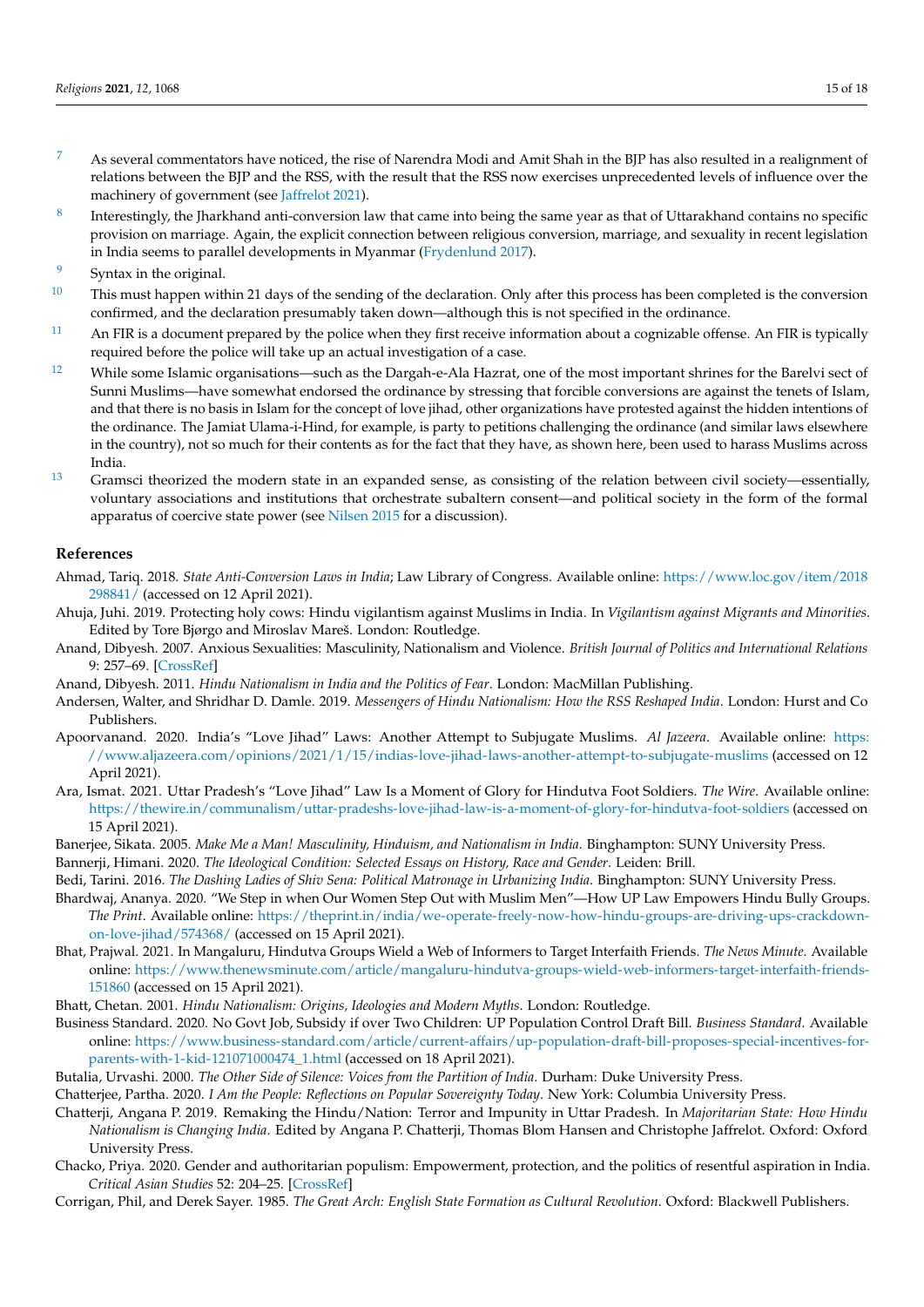<span id="page-15-25"></span>Das, Vena. 1996. *Critical Events: Anthropological Perspectives on Contemporary India*. Delhi: Oxford University Press.

- <span id="page-15-18"></span><span id="page-15-9"></span>Datta, Pradip Kumar. 1999. *Carving Blocs: Communal Ideology in Early Twentieth-Century Bengal*. Delhi: Oxford University Press. Drumbl, Mark A. 2007. *Atrocity, Punishment, and International Law*. Cambridge: Cambridge University Press.
- <span id="page-15-1"></span>Financial Express Online. 2020. Uttar Pradesh: Yogi Adityanath launches Mission Shakti for security of women in the state. *Financial Express Online*. Available online: [https://www.financialexpress.com/india-news/uttar-pradesh-yogi-adityanath-launches](https://www.financialexpress.com/india-news/uttar-pradesh-yogi-adityanath-launches-mission-shakti-for-security-of-women-in-the-state/2107931/)[mission-shakti-for-security-of-women-in-the-state/2107931/](https://www.financialexpress.com/india-news/uttar-pradesh-yogi-adityanath-launches-mission-shakti-for-security-of-women-in-the-state/2107931/) (accessed on 18 April 2021).
- <span id="page-15-24"></span>Frydenlund, Iselin. 2017. Religious Liberty for Whom? The Buddhist Politics of Religious Freedom during Myanmar's Transition to Democracy. *Nordic Journal of Human Rights* 35: 55–73. [\[CrossRef\]](http://doi.org/10.1080/18918131.2017.1288950)
- <span id="page-15-5"></span>Frydenlund, Iselin, and Eviane Leidig. Forthcoming. Introduction: "Love Jihad": Sexuality, Reproduction and the Construction of the Predatory Muslim Male. *Religions*
- <span id="page-15-19"></span>Government of Uttar Pradesh. 2020. *The Uttar Pradesh Prohibition of Unlawful Conversion of Religion Ordinance 2020*. Lucknow: Government of Uttar Pradesh.

<span id="page-15-17"></span>Government of Uttarakhand. 2018. *The Uttarakhand Freedom of Religion Act*. Dehradun: Government of Uttarakhand.

- <span id="page-15-21"></span>Goyal, Prateek. 2020. How Hindutva vigilantes are battling 'love jihad' in Madhya Pradesh. *Newslaundry*. Available online: <https://www.newslaundry.com/2020/12/28/how-hindutva-vigilantes-are-battling-love-jihad-in-madhya-pradesh> (accessed on 20 April 2021).
- <span id="page-15-11"></span>Gupta, Charu. 2009. Hindu Women, Muslim Men: Love Jihad and Conversions. *Economic and Political Weekly* 44: 13–15.
- <span id="page-15-13"></span>Gupta, Charu. 2018. Allegories of "love jihad" and ghar wapsi: Interlocking the socio-religious with the political. In *Rise of Saffron Power: Reflections on Indian Politics*. Edited by Mujibur Rehman. London: Routledge.
- <span id="page-15-12"></span>Gupta, Charu. 2021. Love Taboos: Controlling Hindu-Muslim Romances. *The India Forum*. Available online: [https://www.](https://www.theindiaforum.in/article/love-laws-making-hindu-muslim-romances-illegitimate?utm_source=website&utm_medium=organic&utm_campaign=category&utm_content=Law) [theindiaforum.in/article/love-laws-making-hindu-muslim-romances-illegitimate?utm\\_source=website&utm\\_medium=](https://www.theindiaforum.in/article/love-laws-making-hindu-muslim-romances-illegitimate?utm_source=website&utm_medium=organic&utm_campaign=category&utm_content=Law) [organic&utm\\_campaign=category&utm\\_content=Law](https://www.theindiaforum.in/article/love-laws-making-hindu-muslim-romances-illegitimate?utm_source=website&utm_medium=organic&utm_campaign=category&utm_content=Law) (accessed on 20 April 2021).
- <span id="page-15-26"></span>Hadiz, Vedi. 2018. Imagine All the People? Mobilising Islamic Populism for Right-Wing Politics in Indonesia. *Journal of Contemporary Asia* 28: 566–83. [\[CrossRef\]](http://doi.org/10.1080/00472336.2018.1433225)
- <span id="page-15-8"></span>Jaffrelot, Christophe. 1996. *The Hindu Nationalist Movement in India*. New York: Columbia University Press.
- <span id="page-15-3"></span>Jaffrelot, Christophe. 2014. The other saffron. *Indian Express*. Available online: [https://indianexpress.com/article/opinion/columns/](https://indianexpress.com/article/opinion/columns/the-other-saffron/) [the-other-saffron/](https://indianexpress.com/article/opinion/columns/the-other-saffron/) (accessed on 20 April 2021).
- <span id="page-15-4"></span>Jaffrelot, Christophe. 2019a. Class and Caste in the 2019 Indian Election–Why Have So Many Poor Started Voting for Modi? *Studies in Indian Politics* 7: 149–60. [\[CrossRef\]](http://doi.org/10.1177/2321023019874890)
- <span id="page-15-6"></span>Jaffrelot. 2019b. A *De Facto* Ethnic Democracy? Obliterating and Targeting the Other, Hindu Vigilantes, and the Ethno-State. In *Majoritarian State: How Hindu Nationalism is Changing India*. Edited by Angana P. Chatterji, Thomas Blom Hansen and Christophe Jaffrelot. Oxford: Oxford University Press, pp. 41–68.
- <span id="page-15-7"></span>Jaffrelot, Christophe. 2021. *Modi's India: Hindu Nationalism and the Rise of Ethnic Democracy*. Princeton: Princeton University Press.
- <span id="page-15-2"></span>Jaffrelot, Christophe, and Gilles Verniers. 2020. A New Party System or a New Political System? *Contemporary South Asia* 28: 141–54. [\[CrossRef\]](http://doi.org/10.1080/09584935.2020.1765990)
- <span id="page-15-0"></span>Jaffrey, Sana. 2021. Right-Wing Populism and Vigilante Violence in Asia. *Studies in Comparative International Development* 56: 223–49. [\[CrossRef\]](http://doi.org/10.1007/s12116-021-09336-7)
- <span id="page-15-22"></span>Jakobsen, Jostein, and Kenneth Bo Nielsen. Forthcominga. Bovine Contradictions: The Politics of (De)-meatification and Hindutva Hegemony in Neoliberal India. In *Changing Meat Cultures: Food Practices, Global Capitalism and the Consumption of Animals*. Edited by Arve Hansen and Karen Lykke Syse. Lanham: Rowman and Littlefield.
- <span id="page-15-23"></span>Jakobsen, Jostein, and Kenneth Bo Nielsen. Forthcomingb. Bovine Meat, Authoritarian Populism and State Contradictions in Modi's India. *Journal of Agrarian Change*.
- <span id="page-15-28"></span>Jayasinghe, Pasan. 2020. Hegemonic Populism: Sinhalese Buddhist Nationalist Populism in Contemporary Sri Lanka. In *Populism in Asian Democracies: Features, Structures, and Impacts*. Edited by Sook Jong Lee, Chin-en Wu and Kaustuv Kanti Bandyopadhyay. Leiden: Brill.
- <span id="page-15-27"></span>Jayasuriya, Kanishka. 2018. Authoritarian Statism and the New Right in Asia's Conservative Democracies. *Journal of Contemporary Asia* 28: 584–604. [\[CrossRef\]](http://doi.org/10.1080/00472336.2018.1431304)
- <span id="page-15-16"></span>Jha, Dhirendra. 2017. The Fall and Rise of India's Yogi Adityanath. *Al Jazeera*. Available online: [https://www.aljazeera.com/features/](https://www.aljazeera.com/features/2017/6/27/the-fall-and-rise-of-indias-yogi-adityanath) [2017/6/27/the-fall-and-rise-of-indias-yogi-adityanath](https://www.aljazeera.com/features/2017/6/27/the-fall-and-rise-of-indias-yogi-adityanath) (accessed on 20 April 2021).
- <span id="page-15-20"></span>Joshi, Shamani. 2020. 10 Arrested for Interfaith Relationships Under India's "Love Jihad" Law. *The Vice*. Available online: [https://www.vice.com/en/article/jgqga3/10-arrested-for-interfaith-relationships-under-indias-love-jihad-law-uttar](https://www.vice.com/en/article/jgqga3/10-arrested-for-interfaith-relationships-under-indias-love-jihad-law-uttar-pradesh-anti-conversion)[pradesh-anti-conversion](https://www.vice.com/en/article/jgqga3/10-arrested-for-interfaith-relationships-under-indias-love-jihad-law-uttar-pradesh-anti-conversion) (accessed on 22 April 2021).
- <span id="page-15-15"></span>Kapur, Ratna. 2019. "Belief" in the Rule of Law and the Hindu Nation and the Rule of Law. In *Majoritarian State: How Hindu Nationalism Is Changing India*. Edited by Angana P. Chatterji, Thomas Blom Hansen and Christophe Jaffrelot. Oxford: Oxford University Press.
- <span id="page-15-14"></span>Katju, Manjari. 2015. The Politics of Ghar Wapsi. *Economic and Political Weekly* 50: 21–24.
- <span id="page-15-10"></span>Kovacs, Anja. 2004. You don't understand, we are at war! Refashioning Durga in the service of Hindu nationalism. *Contemporary South Asia* 13: 373–88. [\[CrossRef\]](http://doi.org/10.1080/09584930500070597)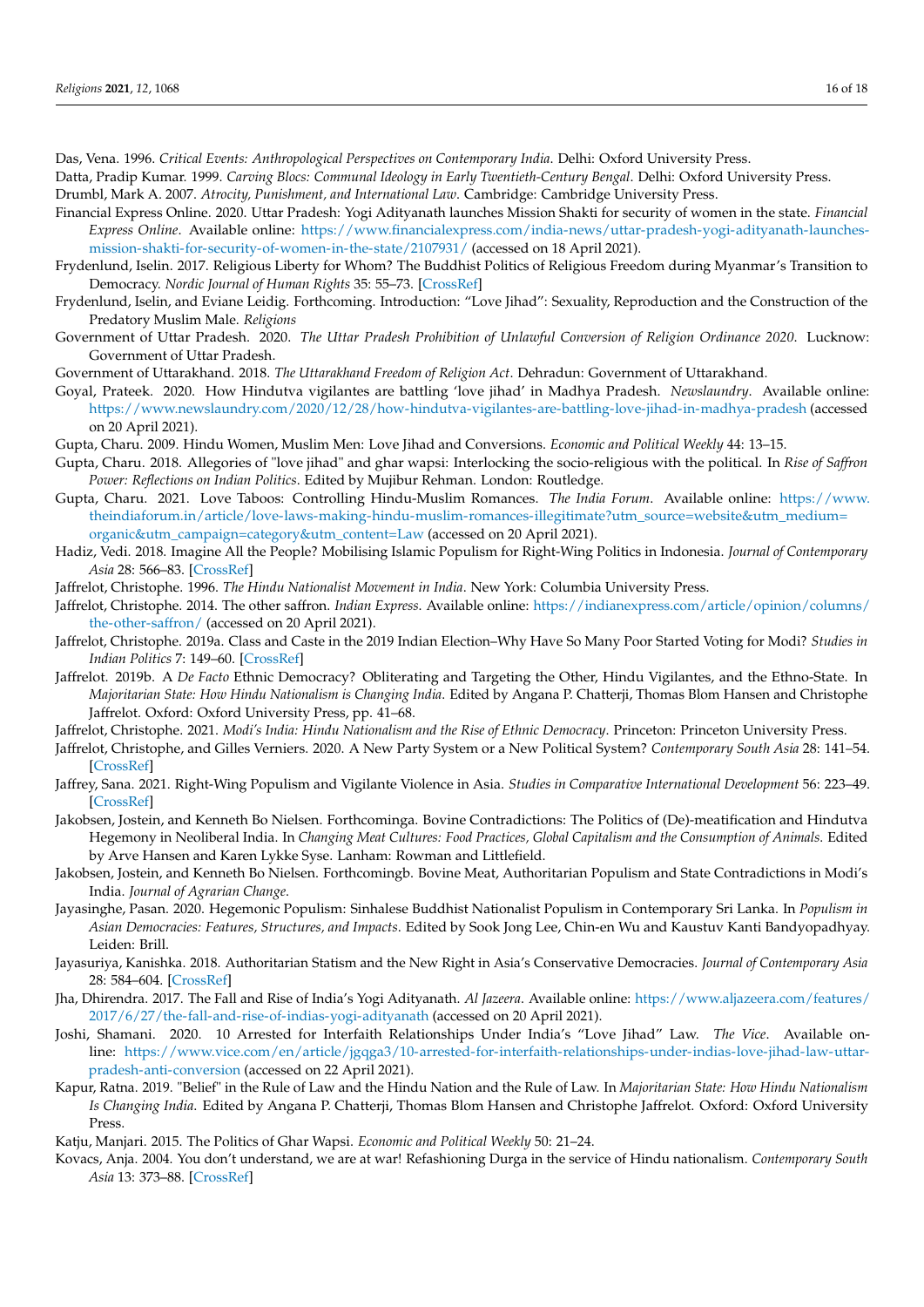- <span id="page-16-19"></span>Kuchay, Bilal. 2020. India Police Stop Interfaith Marriage Citing 'Love Jihad' Law. *Al Jazeera*. Available online: [https://www.aljazeera.](https://www.aljazeera.com/news/2020/12/4/india-police-stop-interfaith-marriage-citing-love-jihad-law) [com/news/2020/12/4/india-police-stop-interfaith-marriage-citing-love-jihad-law](https://www.aljazeera.com/news/2020/12/4/india-police-stop-interfaith-marriage-citing-love-jihad-law) (accessed on 22 April 2021).
- <span id="page-16-23"></span>Lund, Christian. 2020. *Nine-tenths of the Law: Enduring Dispossession in Indonesia*. New Haven: Yale University Press.

<span id="page-16-5"></span>Mody, Pervez. 2008. *The Intimate State: Love-Marriage and the Law in Delhi*. London: Routledge.

- <span id="page-16-8"></span>Moodie, Megan. 2008. *Why Can't You Say You Are from Bangladesh?*: Demographic Anxiety and Hindu Nationalist Common Sense in the Aftermath of the 2008 Jaipur Bombings. *Identities* 17: 531–59. [\[CrossRef\]](http://doi.org/10.1080/1070289X.2010.526889)
- <span id="page-16-21"></span>National Herald. 2021. Entire families of Muslims booked by UP police under 'love jihad' law; women, minor girls not spared. *The National Herald*. Available online: [https://www.nationalheraldindia.com/india/entire-families-of-muslims-booked-by-up](https://www.nationalheraldindia.com/india/entire-families-of-muslims-booked-by-up-police-under-love-jihad-law-women-minor-girls-not-spared)[police-under-love-jihad-law-women-minor-girls-not-spared](https://www.nationalheraldindia.com/india/entire-families-of-muslims-booked-by-up-police-under-love-jihad-law-women-minor-girls-not-spared) (accessed on 22 April 2021).
- <span id="page-16-3"></span>Nielsen, Kenneth Bo, and Alf Gunvald Nilsen. 2021. Hindu Nationalism Statecraft and Modi's Authoritarian Populism. In *Routledge Handbook of Autocratization in South Asia*. Edited by Sten Widmalm. London: Routledge.
- <span id="page-16-16"></span>Nilsen, Alf Gunvald. 2020. India's Breaking Point. *The Polis Project*. Available online: [https://thepolisproject.com/indias-breaking](https://thepolisproject.com/indias-breaking-point/)[point/](https://thepolisproject.com/indias-breaking-point/) (accessed on 22 April 2021).
- <span id="page-16-29"></span>Nilsen, Alf Gunvald. 2015. For a Historical Sociology of State-Society Relations in the Study of Subaltern Politics. In *New Subaltern Politics: Reconceptualizing Hegemony and Resistance in Contemporary India*. Edited by Alf Gunvald Nilsen and Srila Roy. Delhi: Oxford University Press.
- <span id="page-16-14"></span>Nilsen, Alf Gunvald. 2019a. Kashmir: Modi's Threat to India's Democracy. *Mail and Guardian*. Available online: [https://mg.co.za/](https://mg.co.za/article/2019-08-07-kashmir-modis-threat-to-indias-democracy/) [article/2019-08-07-kashmir-modis-threat-to-indias-democracy/](https://mg.co.za/article/2019-08-07-kashmir-modis-threat-to-indias-democracy/) (accessed on 25 April 2021).
- <span id="page-16-15"></span>Nilsen, Alf Gunvald. 2019b. The Onward March of Hindu Nationalism. *Mail and Guardian*. Available online: [https://mg.co.za/article/](https://mg.co.za/article/2019-11-15-00-the-onward-march-of-hindu-nationalism/) [2019-11-15-00-the-onward-march-of-hindu-nationalism/](https://mg.co.za/article/2019-11-15-00-the-onward-march-of-hindu-nationalism/) (accessed on 25 April 2021).
- <span id="page-16-4"></span>Nilsen, Alf Gunvald. 2021. India's Trajectories of Change, 2004–2019. In *Destroying Democracy: Neoliberal Capitalism and the Rise of Authoritarian Politics—Democratic Marxism Volume 6*. Edited by Vishwas Satgar and Michelle Williams. Johannesburg: Wits University Press.
- <span id="page-16-7"></span>Noorani, Abdul Ghafoor. 2019. *The RSS: A Menace to India*. Delhi: Leftword Books.
- <span id="page-16-27"></span><span id="page-16-17"></span>Pai, Sudha, and Sajjan Kumar. 2018. *Everyday Communalism: Riots in Contemporary Uttar Pradesh*. New Delhi: Oxford University Press. Pew Research Centre. 2021. *Religious Composition of India*. Washington, DC: Pew Research Centre.
- <span id="page-16-24"></span>Purohit, Kunal. 2019. The Islamophobic Roots of Population Control Efforts in India. *Al Jazeera*. Available online: [https://www.](https://www.aljazeera.com/features/2019/8/9/the-islamophobic-roots-of-population-control-efforts-in-india) [aljazeera.com/features/2019/8/9/the-islamophobic-roots-of-population-control-efforts-in-india](https://www.aljazeera.com/features/2019/8/9/the-islamophobic-roots-of-population-control-efforts-in-india) (accessed on 25 April 2021).
- <span id="page-16-9"></span>Rao, Mohan. 2011. On Saffron Demography. *Economic and Political Weekly* 45: 27–29.
- <span id="page-16-20"></span>Sahu, Manish. 2021. 1 month of UP 'love jihad' law: 14 cases, 49 in jail, woman 'victim' complainant in only two. *Indian Express*. Available online: <https://indianexpress.com/article/india/love-jihad-law-up-police-7124001/> (accessed on 25 April 2021).
- <span id="page-16-6"></span>Sarkar, Tanika. 2001. *Hindu Wife, Hindu Nation: Gender, Religion and the Prehistory of Indian Nationalism*. London: Hurst and Co Publishers.
- <span id="page-16-28"></span>Sarkar, Tanika. 2002. Semiotics of Terror: Muslim Children and Women in Hindu Rashtra. *Economic and Political Weekly* 37: 2872–76.
- <span id="page-16-11"></span>Sen, Atreyee. 2007. *Shiv Sena Women: Violence and Communalism in a Bombay Slum*. London: Hurst and Co Publishers.
- <span id="page-16-0"></span>Sethi, Aman. 2015. "Love jihad" in India and One Man's Quest to Prevent it. *The Guardian*. Available online: [https://www.theguardian.](https://www.theguardian.com/world/2015/jan/29/love-jihad-india-one-man-quest-prevent-it) [com/world/2015/jan/29/love-jihad-india-one-man-quest-prevent-it](https://www.theguardian.com/world/2015/jan/29/love-jihad-india-one-man-quest-prevent-it) (accessed on 28 April 2021).
- <span id="page-16-22"></span>Sharma, Betwa, and Ahmer Khan. 2021. Hindu Vigilantes Work with Police to Enforce "Love Jihad" Law in North India. *The Intercept*. Available online: <https://theintercept.com/2021/07/03/love-jihad-law-india/> (accessed on 28 April 2021).
- <span id="page-16-2"></span>Srivastava, Prashant. 2020. Yogi Govt Approves "Love Jihad" Ordinance with 3–10 Years of Jail Term, Rs 50,000 Penalty. *The Print*. Available online: [https://theprint.in/india/yogi-adityanath-govt-approves-love-jihad-ordinance-against-conversions](https://theprint.in/india/yogi-adityanath-govt-approves-love-jihad-ordinance-against-conversions-for-marriage/551174/)[for-marriage/551174/](https://theprint.in/india/yogi-adityanath-govt-approves-love-jihad-ordinance-against-conversions-for-marriage/551174/) (accessed on 28 April 2021).
- <span id="page-16-10"></span>Strohl, David James. 2019. Love Jihad in India's Moral Imaginaries: Religion, Kinship, and Citizenship in Late Liberalism. *Contemporary South Asia* 27: 27–39. [\[CrossRef\]](http://doi.org/10.1080/09584935.2018.1528209)
- <span id="page-16-26"></span>The Hindu. 2021. U.P.'s Population Control Move Unconstitutional, Say Women's Organisations. *The Hindu*. Available online: [https://www.thehindu.com/news/national/ups-population-control-move-unconstitutional-say-womens-organisations/](https://www.thehindu.com/news/national/ups-population-control-move-unconstitutional-say-womens-organisations/article35413216.ece) [article35413216.ece](https://www.thehindu.com/news/national/ups-population-control-move-unconstitutional-say-womens-organisations/article35413216.ece) (accessed on 30 April 2021).
- <span id="page-16-18"></span>The Wire. 2020. Haryana Will Bring "Love Jihad" Law "As Soon as Possible": Home Minister. *The Wire*. Available online: [https:](https://thewire.in/government/haryana-love-jihad-law-as-soon-as-possible-home-minister-anil-vij) [//thewire.in/government/haryana-love-jihad-law-as-soon-as-possible-home-minister-anil-vij](https://thewire.in/government/haryana-love-jihad-law-as-soon-as-possible-home-minister-anil-vij) (accessed on 30 April 2021).
- <span id="page-16-25"></span>Trivedi, Divya. 2021. Of policy & prejudice in Uttar Pradesh's population control bill. *Frontline*. Available online: [https://frontline.](https://frontline.thehindu.com/cover-story/of-policy-and-prejudice-in-uttar-pradesh-population-control-bill-2021/article35524180.ece) [thehindu.com/cover-story/of-policy-and-prejudice-in-uttar-pradesh-population-control-bill-2021/article35524180.ece](https://frontline.thehindu.com/cover-story/of-policy-and-prejudice-in-uttar-pradesh-population-control-bill-2021/article35524180.ece) (accessed on 2 May 2021).
- <span id="page-16-12"></span>Tyagi, Aastha, and Atreyee Sen. 2019. Love-Jihad (Muslim Sexual Seduction) and ched-chad (sexual harassment. Hindu nationalist discourses and the Ideal/deviant urban citizen in India. *Gender, Place and Culture* 27: 104–25. [\[CrossRef\]](http://doi.org/10.1080/0966369X.2018.1557602)
- <span id="page-16-13"></span>van der Veer, Peter. 2021. Minority Rights and Hindu Nationalism in India. *Asian Journal of Law and Society* 8: 44–55. [\[CrossRef\]](http://doi.org/10.1017/als.2020.51)
- <span id="page-16-1"></span>Varadarajan, Siddharth. 2020. Raising "Love Jihad" Bogey, Yogi Threatens Death for Men Who "Hide Identity, Disrespect Sisters". *The Wire*. Available online: [https://thewire.in/communalism/raising-love-jihad-bogey-yogi-threatens-death-for-men-who-hide](https://thewire.in/communalism/raising-love-jihad-bogey-yogi-threatens-death-for-men-who-hide-identity-disrespect-sisters)[identity-disrespect-sisters](https://thewire.in/communalism/raising-love-jihad-bogey-yogi-threatens-death-for-men-who-hide-identity-disrespect-sisters) (accessed on 2 May 2021).